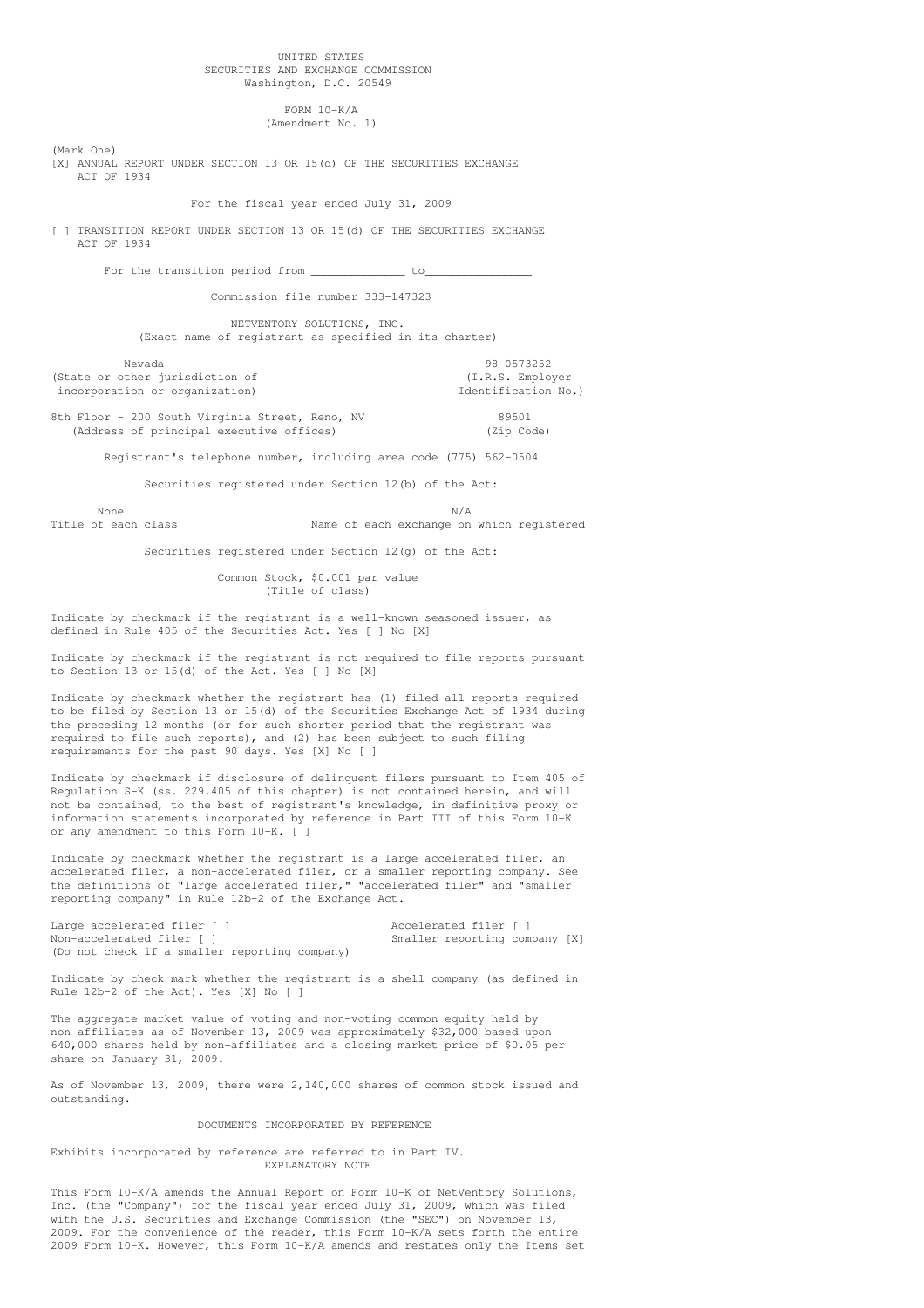forth below.

- 1. Part II, Item 9A, Controls and Procedures; and
- 2. Part III, Item 10, Directors, Executive Officers and Corporate Governance;

In addition, this Form 10-K/A corrects certain minor typographical errors, and amends the signature page to include the signature of the Company's principal accounting officer.

In accordance with the rules of the SEC, this Form 10-K/A includes currently dated certifications from the Company's chief executive officer and chief financial officer, as required by Sections 302 and 906 of the Sarbanes-Oxley Act of 2002.

The Items not listed above have not been amended or modified hereby in the Form 10-K/A. Except for the amended or restated information described above, this Form 10-K/A has not been updated since the date of the Form 10-K. Events occurring after the date of the Form 10-K or other disclosures necessary to reflect subsequent events have been or will be addressed in other reports filed with the SEC subsequent to the date of the Form 10-K.

### 2 AVAILABLE INFORMATION

Our Annual Reports on Form 10-K, Quarterly Reports on Form 10-Q, Current Reports on Form 8-K and all amendments to those reports that we file with the Securities and Exchange Commission, or SEC, are available at the SEC's public reference room at 100 F Street, N.E., Washington, D.C. 20549. The public may obtain information on the operation of the public reference room by calling the SEC at 1-800-SEC-0330. The SEC also maintains a website at www.sec.gov that contains reports, proxy and information statements and other information regarding reporting companies.

## TABLE OF CONTENTS

|          |             |                                                                | Page            |
|----------|-------------|----------------------------------------------------------------|-----------------|
|          |             |                                                                |                 |
|          |             | PART T                                                         |                 |
| TTEM 1.  |             | Business                                                       | 5               |
| TTEM 1A. |             | Risk Factors                                                   | $7\phantom{.0}$ |
| ITEM 2.  |             | Properties                                                     | 12.             |
| TTEM 3.  |             | Legal Proceedings                                              | 12.             |
| TTEM 4.  |             | Submission of Matters to a Vote of Security Holders            | 12.             |
|          |             | PART TT                                                        |                 |
| ITEM 5.  |             | Market for the Registrant's Common Equity, Related Stockholder |                 |
|          |             | Matters and Issuer Purchases of Equity Securities              | 12 <sup>°</sup> |
| TTEM 6.  |             | Selected Financial Data                                        | 13              |
|          |             |                                                                |                 |
| ITEM 7.  |             | Management's Discussion and Analysis of Financial Condition    |                 |
|          |             | and Results of Operations                                      | 13              |
| TTEM 8.  |             | Financial Statements and Supplementary Data                    | 18              |
| ITEM 9.  |             | Changes in and Disagreements with Accountants on Accounting    |                 |
|          |             | and Financial Disclosure                                       | 29              |
|          | ITEM 9A(T). | Controls and Procedures                                        | 29              |
| TTEM 9B. |             | Other Information                                              | 30              |
|          |             | PART TIT                                                       |                 |
| ITEM 10. |             | Directors, Executive Officers and Corporate Governance         | 31              |
| TTEM 11. |             | Executive Compensation                                         | 32              |
| ITEM 12. |             | Security Ownership of Certain Beneficial Owners and Management |                 |
|          |             | and Related Stockholder Matters                                | 34              |
| ITEM 13. |             | Certain Relationships and Related Transactions, and Director   |                 |
|          |             | Independence                                                   | 35              |
| TTEM 14. |             | Principal Accountant Fees and Services                         | 35              |
| ITEM 15. |             | Exhibits Financial Statement Schedules                         | 35              |
|          |             |                                                                |                 |
|          | Signatures  |                                                                | 36              |

3 PART I

### FORWARD LOOKING STATEMENTS

This annual report contains forward-looking statements. These statements relate to future events or our future financial performance. In some cases, you can identify forward-looking statements by terminology such as "may," "should," "expects," "plans," "anticipates," "believes," "estimates," "predicts," "potential," or "continue" or the negative of these terms or other comparable terminology. These statements are only predictions and involve known and unknown risks, uncertainties and other factors, including the risks in the section entitled "Risk Factors" and the risks set out below, any of which may cause our or our industry's actual results, levels of activity, performance or achievements to be materially different from any future results, levels of activity, performance or achievements expressed or implied by these forward-looking statements. These risks include, by way of example and not in limitation:

the uncertainty that we will not be able to successfully identify and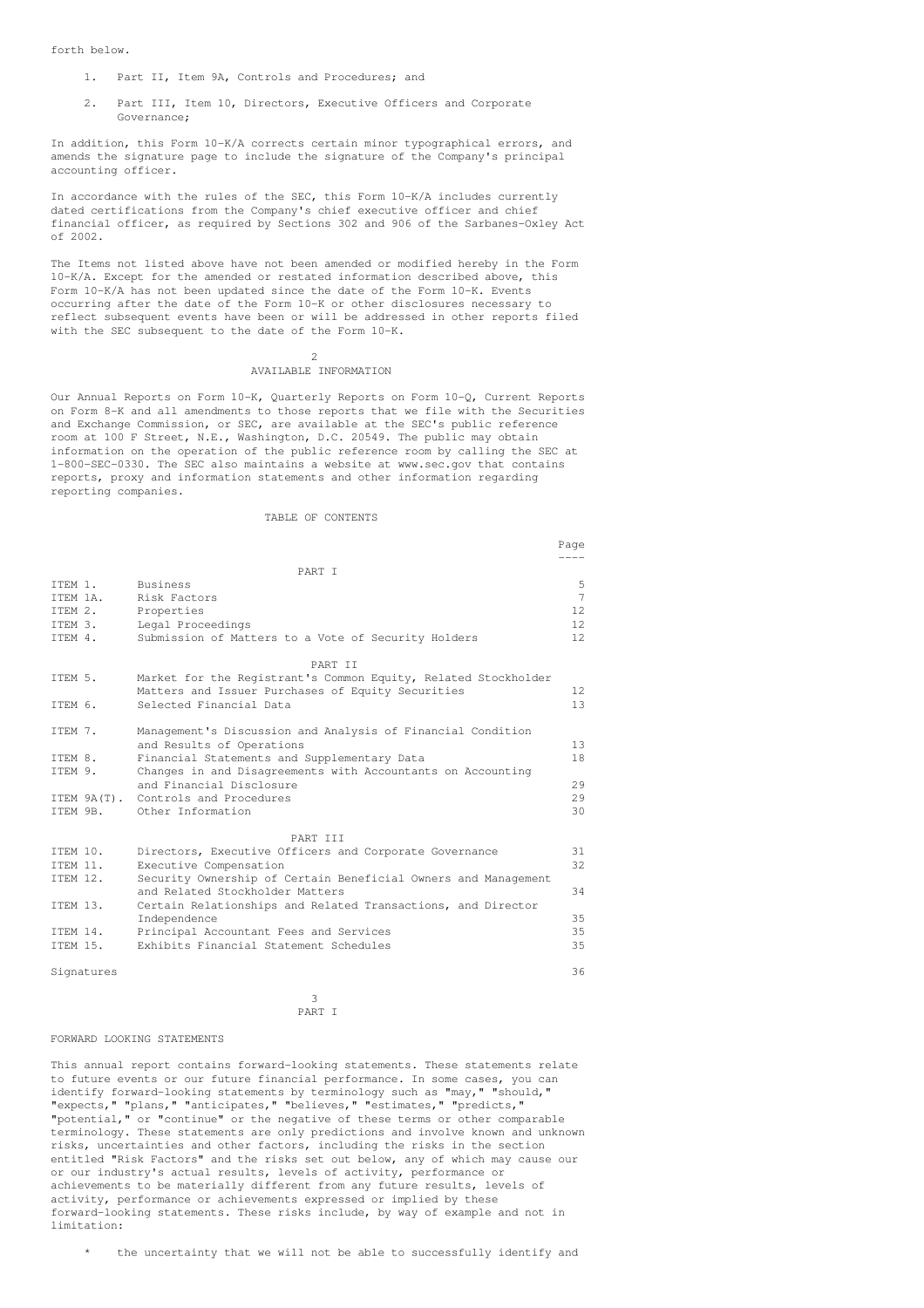evaluate a suitable business opportunity;

- risks related to the large number of established and well-financed entities that are actively seeking suitable business opportunities;
- risks related to the failure to successfully manage or achieve growth of a new business opportunity; and
- other risks and uncertainties related to our business strategy.

This list is not an exhaustive list of the factors that may affect any of our forward-looking statements. These and other factors should be considered carefully and readers should not place undue reliance on our forward-looking statements.

Forward looking statements are made based on management's beliefs, estimates and opinions on the date the statements are made and we undertake no obligation to update forward-looking statements if these beliefs, estimates and opinions or other circumstances should change. Although we believe that the expectations reflected in the forward-looking statements are reasonable, we cannot guarantee future results, levels of activity, performance or achievements. Except as required by applicable law, including the securities laws of the United States, we do not intend to update any of the forward-looking statements to conform these statements to actual results.

The safe harbors of forward-looking statements provided by Section 21E of the Exchange Act are unavailable to issuers of penny stock. As we issued securities at a price below \$5.00 per share, our shares are considered penny stock and such safe harbors set forth under the Private Securities Litigation Reform Act of 1995 are unavailable to us.

Our financial statements are stated in United States dollars and are prepared in accordance with United States generally accepted accounting principles.

In this annual report, unless otherwise specified, all dollar amounts are expressed in United States dollars and all references to "common stock" refer to the common shares in our capital stock.

As used in this annual report, the terms "we," "us," "our" and "Netventory" mean Netventory Solutions, Inc., unless otherwise indicated.

4

### ITEM 1. BUSINESS

## GENERAL

We were incorporated in the state of Nevada in February 8, 2008 under the name NetVentory Solutions, Inc. and are engaged in providing online inventory services to small and medium sized companies. Our goal is to offer comprehensive inventory management and product fulfillment services to our customers. Our target clientele will include small to medium sized business owners who demand convenient and cost effective ways to monitor and control their company's inventory.

In order to satisfy global demand for online inventory services, we plan to develop a network of international and domestic resellers, and also retain a foreign sales force that manages various call centers, which develop client networks and contact potential customers.

As the popularity of the Internet continues to surge, we plan to capitalize on the continually maturing marketplace for online inventory management services. Automated inventory services are becoming an increasingly necessary tool to reduce costs and increase productivity. From scanning the bar codes on products stored in warehouses and storage bins, to tracking the cost of goods sold to customers, inventory management is becoming an essential part of everyday life for many businesses.

We believe that our company has a strategic advantage over our competition because our customers have access to a protected local copy of their inventory at their premises to which they can refer to in the event of a failure in Internet connectivity. By granting our customers a local copy of their inventory that is readily available, our customers have the ability to continue with a project such as an inventory count (despite the lack of internet service), without disruptions. In addition, once Internet connection is restored, the local copy will automatically synch with the client's online inventory system, updating any changes that may have occurred during the interruption. We believe our unique technology will find a comfortable niche in the online inventory system business, and will continue to refine our product and related services in order to meet the needs of small and medium size businesses.

### PRODUCTION

Registered subscribers will be able to log into our web site using the access codes they set up during the registration process. After entering their user name and password the person will be redirected to a designated secure folder that contains their customized inventory management system. The infrastructure of the web site will allow a subscriber to have multiple users online simultaneously with no limitations on the number of hours of use. The subscriber's staff will be able to access the same or different elements of their online inventory management system at the same time if they like. An access code hierarchy will be available to allow an administrator from the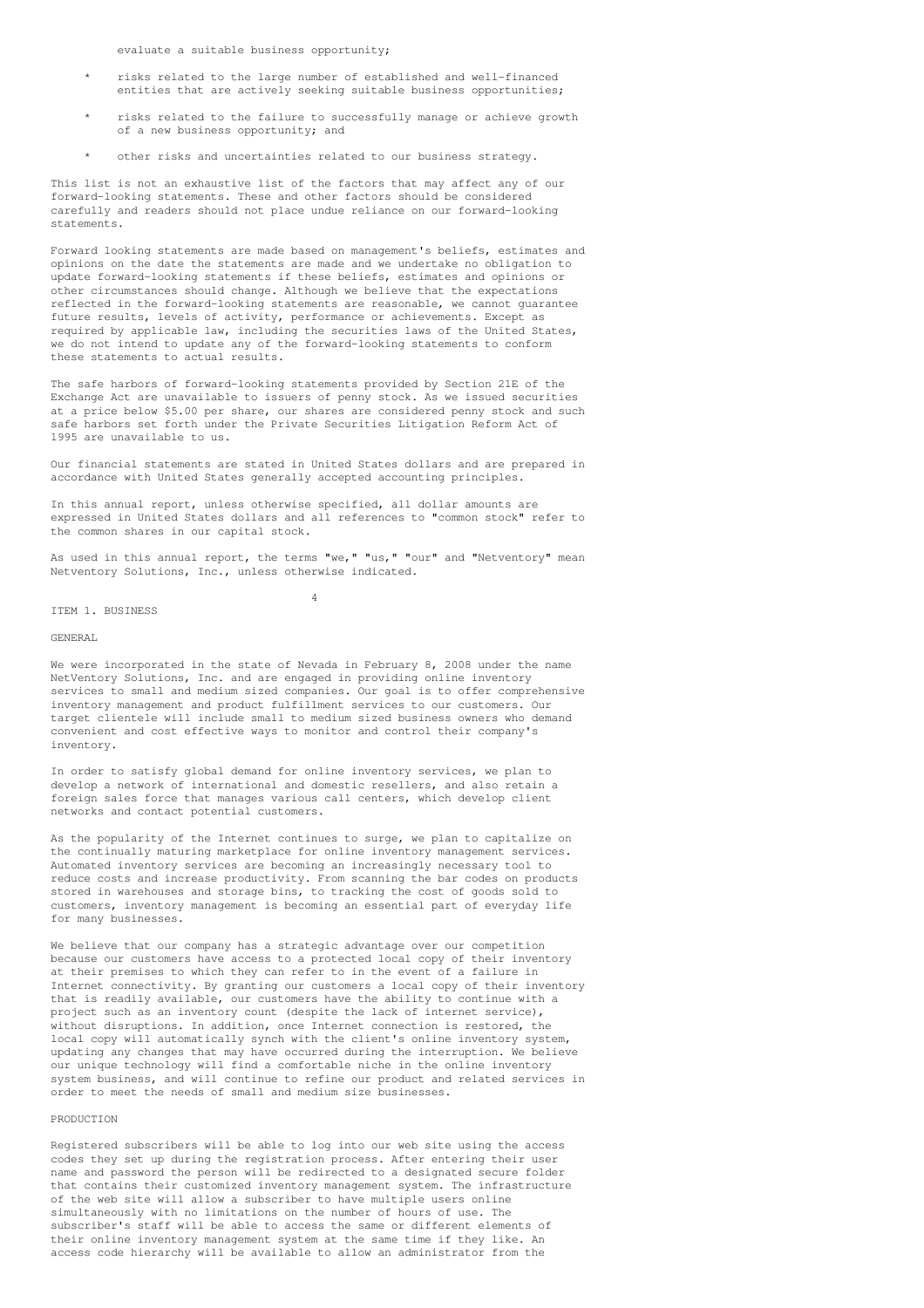subscriber firm, to limit or restrict the rights of users within their own group. In this way sensitive information will be restricted to predetermined members of the subscriber group.

A prominent feature of our online inventory management system will be to the ease of access to a client's information. We plan to design an online system that will be able to harness the growing ubiquity of Internet access. The portability of the user name and password will allow subscribers to access our company's web site from anywhere that they have Internet access. Our subscribers are able to access the inventory via any web-compliant browser on a PC, Laptop or a PDA.

Our product will enable our clients to manage their inventory and related logistics. For example, when a shipment of materials arrives at the loading dock of a client company, the client's staff person can log into the site and enter the incoming items by product description, quantity and include notes such as damaged goods for return. The entry will immediately update the existing inventory for the goods already on hand, change the re-order status and advise the production department that the goods have been received and are now available. In another example, a client's sales representative that is visiting a customer at the customer's office and needs to check the status of a customer order, can check from a remote location to see if an item the customer wants is

5

in stock or to modify an existing order that has not yet shipped. The sales rep will be able to use a wireless device to access the Internet, log in and complete any one of these or other tasks thereby help to increase the level of service the sales rep can give to the customer.

Our online inventory management services will feature a relational database that will be developed using the open source MYSQL, a relational database management system, and the PhP programming language, which is a computer scripting language designed for producing web pages. By using these software development tools we will be able to keep our costs down and still produce a high quality product.

The customer may opt for a local copy of their inventory hosted on a server at their premises. If the Internet fails, the local copy is still available for the customer to use. When the problem is remedied, the local copy will synch with the online inventory system. This option will be available at an additional fee.

## SALES AND MARKETING STRATEGY

The marketing expense will be directed at developing an international and domestic reseller network. To accomplish this we plan to outsource the task to an offshore call center. We anticipate spending 75% of the marketing budget in this manner. The remaining 25% will go towards an online advertising campaign using the Google Adwords cost-per-click advertising program. Our online ads will try to drive traffic to our web site.

### **COMPETITION**

The competition to provide customers with online inventory management systems exists in companies that appear to be at various stages of development and growth. In the section below we highlight some of the firms that have a presence on the internet already and are currently marketing their versions of this type of service.

We believe that there are several categories of software companies offering online inventory management systems. We have divided our industry segment and competition into two distinct categories: one where the software company includes inventory management as part of the larger software product offering: and the second where the software company specializes in offering this type of service. Our firm will be in the second category as an inventory management system specialist.

There are a number of firms that already offer various types of inventory management services through their web sites. No one company appears to have been able to establish a dominant position and become the market leader. When we consider the growth of the internet and the suitability of inventory management systems to relational database structures we feel that we will be coming to a market that remains fractured and offers potential for long-term success.

None of these solutions appear to offer the customer the ability to have a local copy of their inventory on an on-site server. If the customer loses access to the internet, it is likely that the company will not be able to fulfill orders resulting in a loss of business. In addition, there is a significant loss of productivity. Our system offers this functionality as an add-on service and we believe that this is a key differentiator between our service and those of our competition.

EMPLOYEES

As of the date of this Prospectus, we do not have any employees.

### ITEM 1A. RISK FACTORS

6

Much of the information included in this annual report includes or is based upon estimates, projections or other "forward looking statements". Such "forward looking statements" involve various risks and uncertainties as outlined below. We caution the reader that important factors in some cases have affected, and in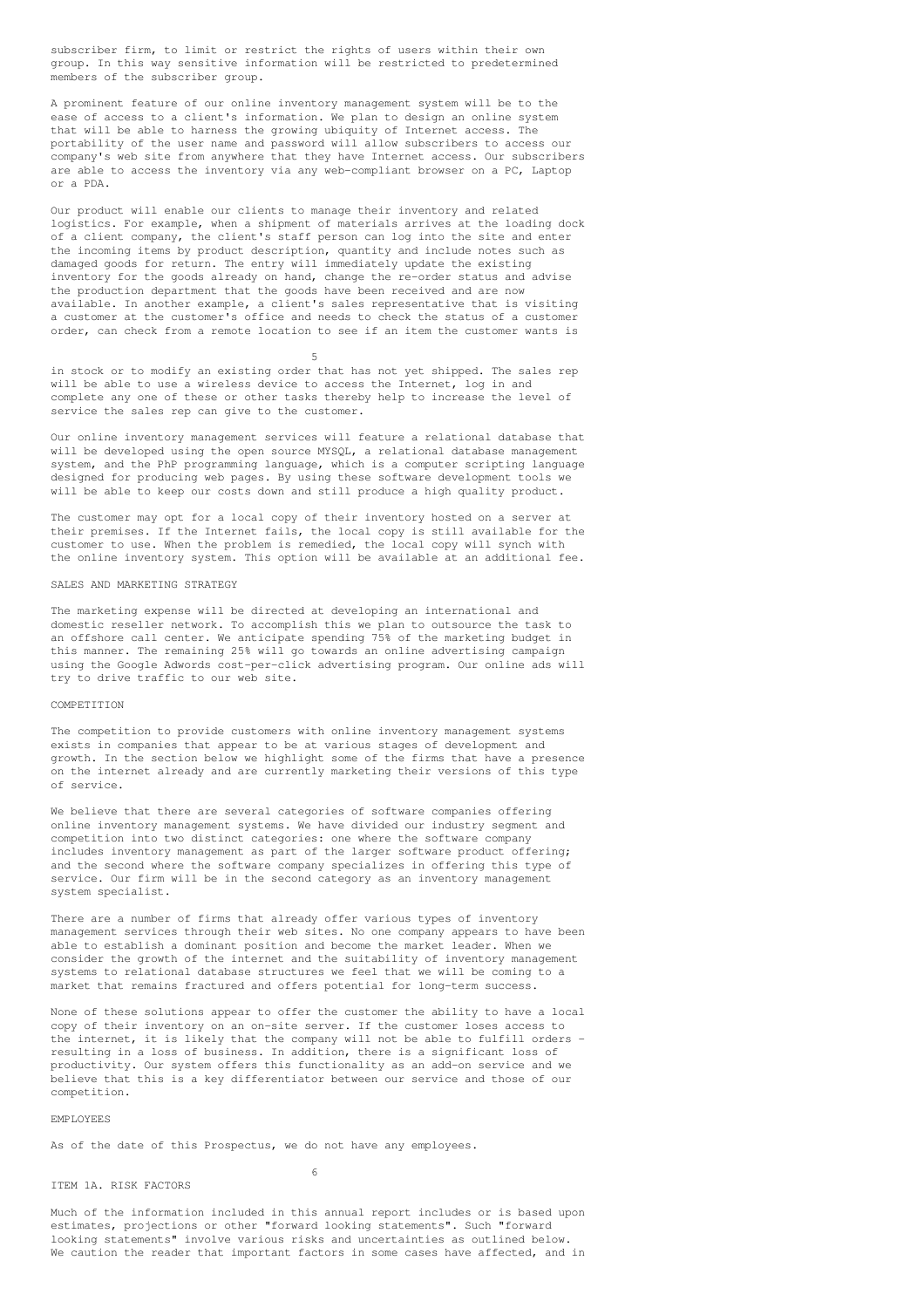the future could materially affect, actual results and cause actual results to differ materially from the results expressed in any such estimates, projections or other "forward looking statements".

The securities offered hereby involve a substantial risk of loss. Prospective investors should carefully consider the risks and uncertainties described below before making an investment in our securities. The risks and uncertainties described below are those which management currently believes may significantly affect us.

1) WE INCURRED HISTORICAL LOSSES AS A RESULT, WE MAY NOT BE ABLE TO GENERATE PROFITS, SUPPORT OUR OPERATIONS, OR ESTABLISH A RETURN ON INVESTED CAPITAL.

We incurred net losses from our inception, February 8, 2008 to our fiscal year ended July 31, 2009 in the amount of \$40,901. In addition, we expect to increase our operating expenses to fund our anticipated growth. We cannot assure you that any of our business strategies will be successful or that significant revenues or profitability will ever be achieved or, if they are achieved, that they can be consistently sustained or increased on a quarterly or annual basis.

### 2) WE EXPECT OUR OPERATING LOSSES TO CONTINUE

We expect to incur increased operating expenses during the next year. The amount of net losses and the time required for us to reach and sustain profitability are uncertain. The likelihood of our success must be considered in light of the problems, expenses, difficulties, and delays frequently encountered in connection with our business, including, but not limited to the increase in costs to be incurred for research and development, protection of our intellectual property and the marketing and delivery of our product. There can be no assurance that we will ever generate revenue or achieve profitability at all or on any substantial basis.

3) BECAUSE WE PROVIDE A SUITE OF ON-DEMAND APPLICATIONS THAT MANY OF OUR CUSTOMERS USE TO MANAGE THEIR CRITICAL BUSINESS PROCESSES, THE MARKET FOR OUR SERVICE MAY DEVELOP MORE SLOWLY THAN WE EXPECT.

Our success will depend, to a large extent, on the willingness of Small and Medium Businesses ("SMBs") to accept on-demand services for applications that they view as critical to the success of their business. Many companies have invested substantial effort and financial resources to integrate traditional enterprise software into their businesses and may be reluctant or unwilling to switch to a different application or to migrate these applications to on-demand services. Other factors that may affect market acceptance of our application include:

- the security capabilities, reliability and availability of on-demand services;
- customer concerns with entrusting a third party to store and manage their data, especially confidential or sensitive data;
- our ability to minimize the time and resources required to implement our suite;
- our ability to maintain high levels of customer satisfaction;
- our ability to implement upgrades and other changes to our software without disrupting our service;
- the level of customization or configuration we offer;
- our ability to provide rapid response time during periods of intense activity on customer websites; and
- the price, performance and availability of competing products and services.

7 The market for these services may not develop further, or it may develop more slowly than we expect, either of which would harm our business.

4) OUR CUSTOMERS ARE SMALL AND MEDIUM-SIZED BUSINESSES, WHICH CAN BE CHALLENGING TO COST-EFFECTIVELY REACH, ACQUIRE AND RETAIN.

We plan to market and sell our application suite to SMBs. To grow our revenue quickly, we must add new customers, sell additional services to existing customers and encourage existing customers to renew their subscriptions. However, selling to and retaining SMBs can be more difficult than selling to and retaining large enterprises because SMB customers:

- are more price sensitive;
- are more difficult to reach with traditional marketing campaigns;
- have high churn rates in part because of the nature of their businesses;
- may lack the staffing to benefit fully from our application suite's rich feature set;
- often require higher sales, marketing and support expenditures by vendors that sell to them per revenue dollar; and
- are more vulnerable to negative changes in the general economic environment that may disrupt continued business operations.

If we are unable to cost-effectively market and sell our service to our target customers, our ability to grow our revenue quickly and become profitable will be harmed.

5) OUR LIMITED OPERATING HISTORY MAKES IT DIFFICULT TO EVALUATE OUR CURRENT BUSINESS AND FUTURE PROSPECTS, AND MAY INCREASE THE RISK OF YOUR INVESTMENT.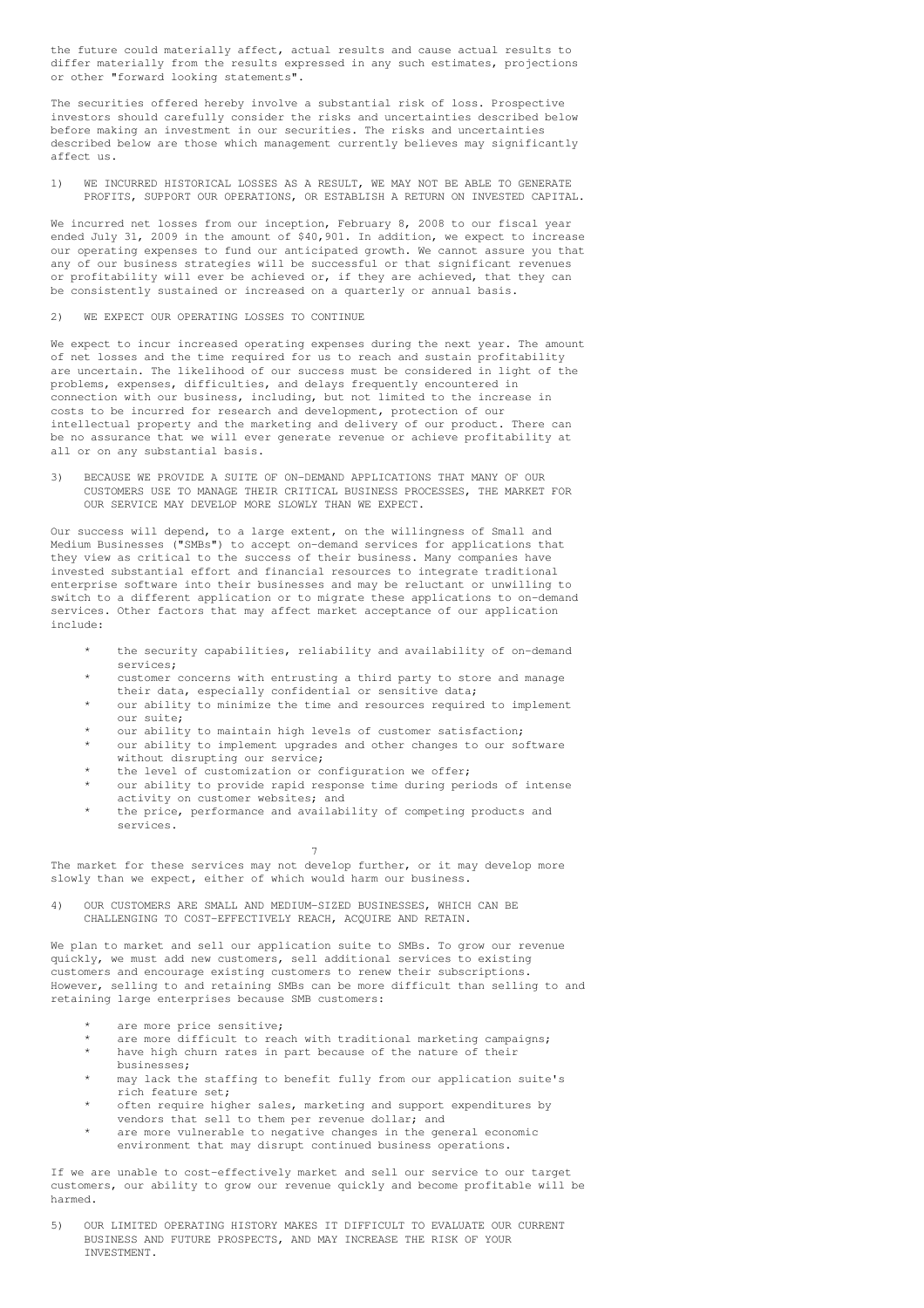Our company has been in existence since early 2008. Our limited operating history may make it difficult to evaluate our current business and our future prospects. We have encountered and will continue to encounter risks and difficulties frequently experienced by growing companies in rapidly changing industries. If we do not address these risks successfully, our business will be harmed, which may increase the risk to an investment in our securities.

6) OUR BUSINESS DEPENDS SUBSTANTIALLY ON CUSTOMERS RENEWING, UPGRADING AND EXPANDING THEIR SUBSCRIPTIONS FOR OUR SERVICES. ANY DECLINE IN OUR CUSTOMER RENEWALS, UPGRADES AND EXPANSIONS WOULD HARM OUR FUTURE OPERATING RESULTS.

We will sell our application suite pursuant to service agreements that have a specific term and are not automatically renewable. Our ability to grow will be dependent in part on customers purchasing additional subscriptions after the term of their initial subscriptions. Our customers' renewal rates may decline or fluctuate because of several factors, including their satisfaction or dissatisfaction with our services, the prices of our services, the prices of services offered by our competitors or reductions in our customers' spending levels. If our customers do not renew their subscriptions for our services, renew on less favorable terms, or do not purchase additional functionality or subscriptions, our revenue may grow more slowly than expected or decline and our profitability and gross margins may be harmed.

7) IF OUR SECURITY MEASURES ARE BREACHED AND UNAUTHORIZED ACCESS IS OBTAINED TO A CUSTOMER'S DATA, WE MAY INCUR SIGNIFICANT LIABILITIES, OUR SERVICE MAY BE PERCEIVED AS NOT BEING SECURE AND CUSTOMERS MAY CURTAIL OR STOP USING OUR SUITE.

 $\Omega$ 

The services we plan to offer will involve the storage of large amounts of our customers' sensitive and proprietary information. If our security measures are breached as a result of third-party action, employee error, malfeasance or otherwise, and someone obtains unauthorized access to our customers' data, we could incur significant liability to our customers and to individuals or businesses whose information was being stored by our customers, our business may suffer and our reputation will be damaged. Because techniques used to obtain unauthorized access to, or to sabotage, systems change frequently and generally are not recognized until launched against a target, we may be unable to anticipate these techniques or to implement adequate preventive measures. If an actual or perceived breach of our security occurs, the market perception of the effectiveness of our security measures could be harmed and we could lose sales and customers. We do not have, and are likely not to have for the foreseeable future, insurance that will adequately cover any liability to a customer under these circumstances.

8) THE MARKET FOR OUR SERVICES IS INTENSELY COMPETITIVE, AND IF WE DO NOT COMPETE EFFECTIVELY, OUR OPERATING RESULTS MAY BE HARMED.

The markets for online inventory solutions are intensely competitive and rapidly changing with relatively low barriers to entry. With the introduction of new technologies and market entrants, we expect competition to intensify in the future. In addition, pricing pressures and increased competition generally could result in reduced sales, reduced margins or the failure of our service to achieve or maintain more widespread market acceptance. We expect to compete to sell our application suite against existing systems that our potential customers have already made significant expenditures to install. Competition in our market is based principally upon service breadth and functionality; service performance, security and reliability; ability to tailor and customize services for a specific company, vertical or industry; ease of use of the service; speed and ease of deployment, integration and configuration; total cost of ownership, including price and implementation and support costs; professional services implementation; and financial resources of the vendor.

Many of our actual and potential competitors enjoy substantial competitive advantages over us, such as greater name recognition, longer operating histories, more varied products and services and larger marketing budgets, as well as substantially greater financial, technical and other resources. In addition, many of our competitors have established marketing relationships and access to larger customer bases, and have major distribution agreements with consultants, system integrators and resellers. If we are not able to compete effectively, our operating results will be harmed.

THE MARKET FOR OUR SERVICES IS PRICE SENSITIVE, AND IF THE PRICES WE CHARGE FOR OUR SERVICES ARE UNACCEPTABLE TO OUR CUSTOMERS, OUR OPERATING RESULTS WILL SUFFER.

Many of our potential customers are price sensitive, and we have limited experience with respect to determining the appropriate prices for our services. As the market for our services matures, or as new competitors introduce new products or services that compete with ours, we may be unable to renew our agreements with existing customers or attract new customers at the same price or based on the same pricing model that we may have previously used. As a result, it is possible that competitive dynamics in our market may require us to change our pricing model or reduce our prices, which could negatively impact our revenue, gross margin and operating results.

10) IF WE DO NOT EFFECTIVELY BUILD AND TRAIN OUR DIRECT SALES FORCE AND OUR SERVICES AND SUPPORT TEAMS, OUR FUTURE OPERATING RESULTS WILL SUFFER.

We plan to build our direct sales force and our services and support teams both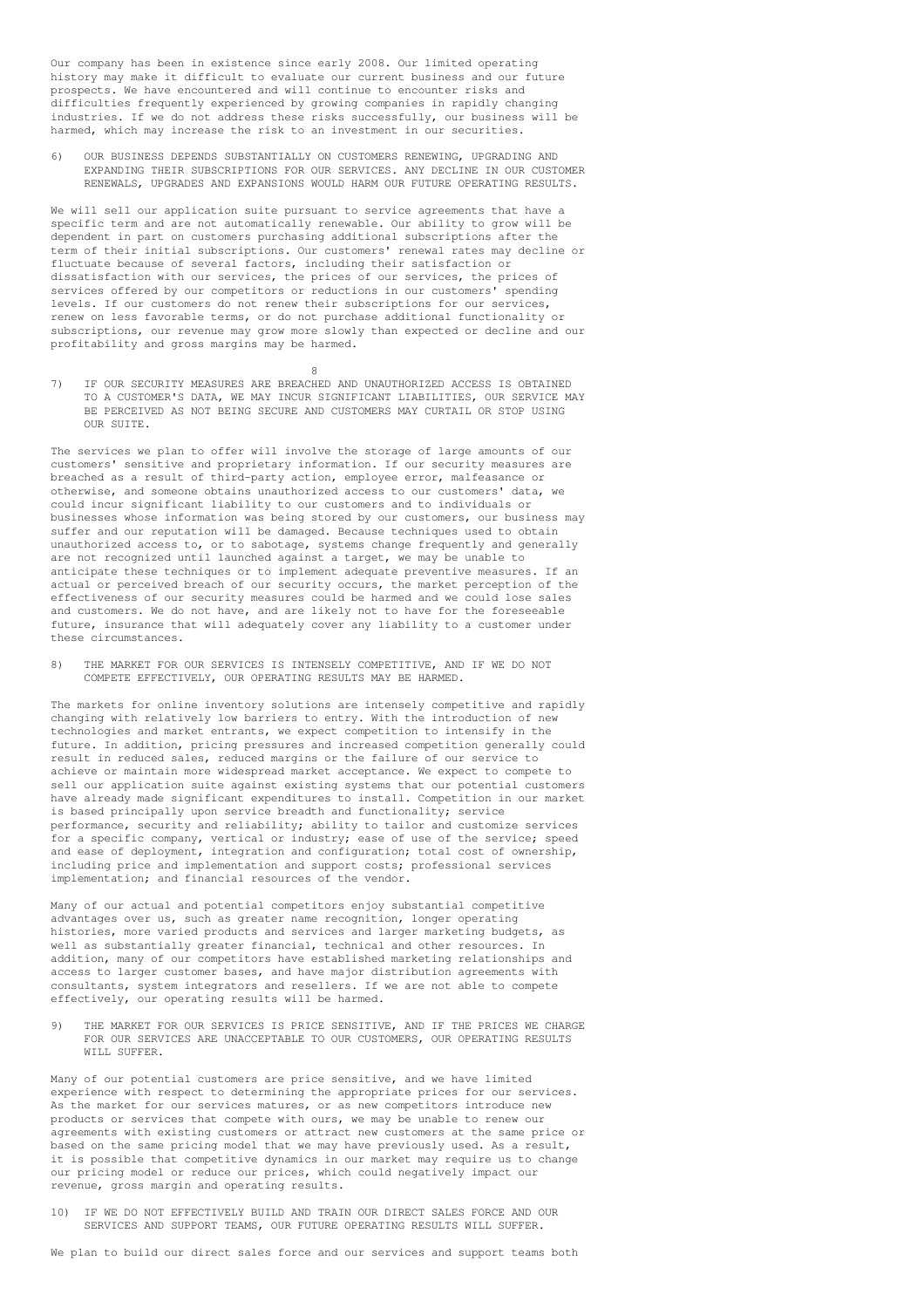domestically and internationally to increase our customer base and revenue. We believe that there is significant competition for direct sales, service and support personnel with the skills and technical knowledge that we require. Our ability to achieve significant revenue growth will depend, in large part, on our

 $\alpha$ 

success in recruiting, training and retaining sufficient numbers of personnel to support our growth. New hires require significant training and, in most cases, take significant time before they achieve full productivity. Our recent hires and planned hires may not become as productive as we expect, and we may be unable to hire or retain sufficient numbers of qualified individuals in the markets where we do business. If our efforts to build a direct sales force are not successful or do not generate a corresponding increase in revenue, our business will be harmed.

11) IF WE ARE UNABLE TO DEVELOP NEW SERVICES OR SELL OUR SERVICES INTO NEW MARKETS, OUR REVENUE WILL NOT GROW AS EXPECTED.

Our ability to attract new customers and increase revenue from existing customers will depend in large part on our ability to enhance and improve our existing application suite and to introduce new services and sell into new markets. The success of any enhancement or new service depends on several factors, including the timely completion, introduction and market acceptance of the enhancement or service. Any new service we develop or acquire may not be introduced in a timely or cost-effective manner and may not achieve the broad market acceptance necessary to generate significant revenue. Any new markets, into which we attempt to sell our application, including new vertical markets and new countries or regions, may not be receptive. If we are unable to successfully develop or acquire new services, enhance our existing services to meet customer requirements or sell our services into new markets, our revenue will not grow as expected.

12) BECAUSE WE PLAN TO DEVELOP A GLOBAL ORGANIZATION AND OUR LONG-TERM SUCCESS DEPENDS, IN PART, ON OUR ABILITY TO EXPAND THE SALES OF OUR SERVICES TO CUSTOMERS LOCATED OUTSIDE OF THE UNITED STATES, OUR BUSINESS IS SUSCEPTIBLE TO RISKS ASSOCIATED WITH INTERNATIONAL SALES AND OPERATIONS.

We currently maintain offices outside of the United States and plan to have sales personnel or independent consultants in several countries throughout the world. Managing a global organization will be difficult, time consuming and expensive. In addition, conducting international operations subjects us to risks that not generally faced in the United States. These risks include:

- localization of our services, including translation into foreign languages and adaptation for local practices and regulatory requirements;
- lack of familiarity with and unexpected changes in foreign regulatory requirements;
- longer accounts receivable payment cycles and difficulties in collecting accounts; receivable;
- difficulties in managing and staffing international operations;
- fluctuations in currency exchange rates;
- potentially adverse tax consequences, including the complexities of foreign value added tax systems and restrictions on the repatriation of earnings;
- dependence on certain third parties, including channel partners with whom we do not have extensive experience;
- the burdens of complying with a wide variety of foreign laws and legal standards;
- increased financial accounting and reporting burdens and complexities; political, social and economic instability abroad, terrorist related risks and security concerns in general; and
- reduced or varied protection for intellectual property rights in some countries.

10

Operating in international markets also requires significant management attention and financial resources. The investment and additional resources required to establish operations and manage growth in other countries may not produce desired levels of revenue or profitability.

13) ASSERTIONS BY A THIRD PARTY THAT WE INFRINGE ITS INTELLECTUAL PROPERTY, WHETHER SUCCESSFUL OR NOT, COULD SUBJECT US TO COSTLY AND TIME-CONSUMING LITIGATION OR EXPENSIVE LICENSES.

The software and technology industries are characterized by the existence of a large number of patents, copyrights, trademarks and trade secrets and by frequent litigation based on allegations of infringement or other violations of intellectual property rights. As we face increasing competition and become a publicly traded company, the possibility of intellectual property rights claims against us may grow. Our technologies may not be able to withstand any third-party claims or rights against their use. Additionally, although we have licensed from other parties proprietary technology covered by patents, we cannot be certain that any such patents will not be challenged, invalidated or circumvented. Furthermore, many of our service agreements require us to indemnify our customers for certain third-party intellectual property infringement claims, which could increase our costs as a result of defending such claims and may require that we pay damages if there were an adverse ruling related to any such claims. These types of claims could harm our relationships with our customers, may deter future customers from subscribing to our services or could expose us to litigation for these claims. Even if we are not a party to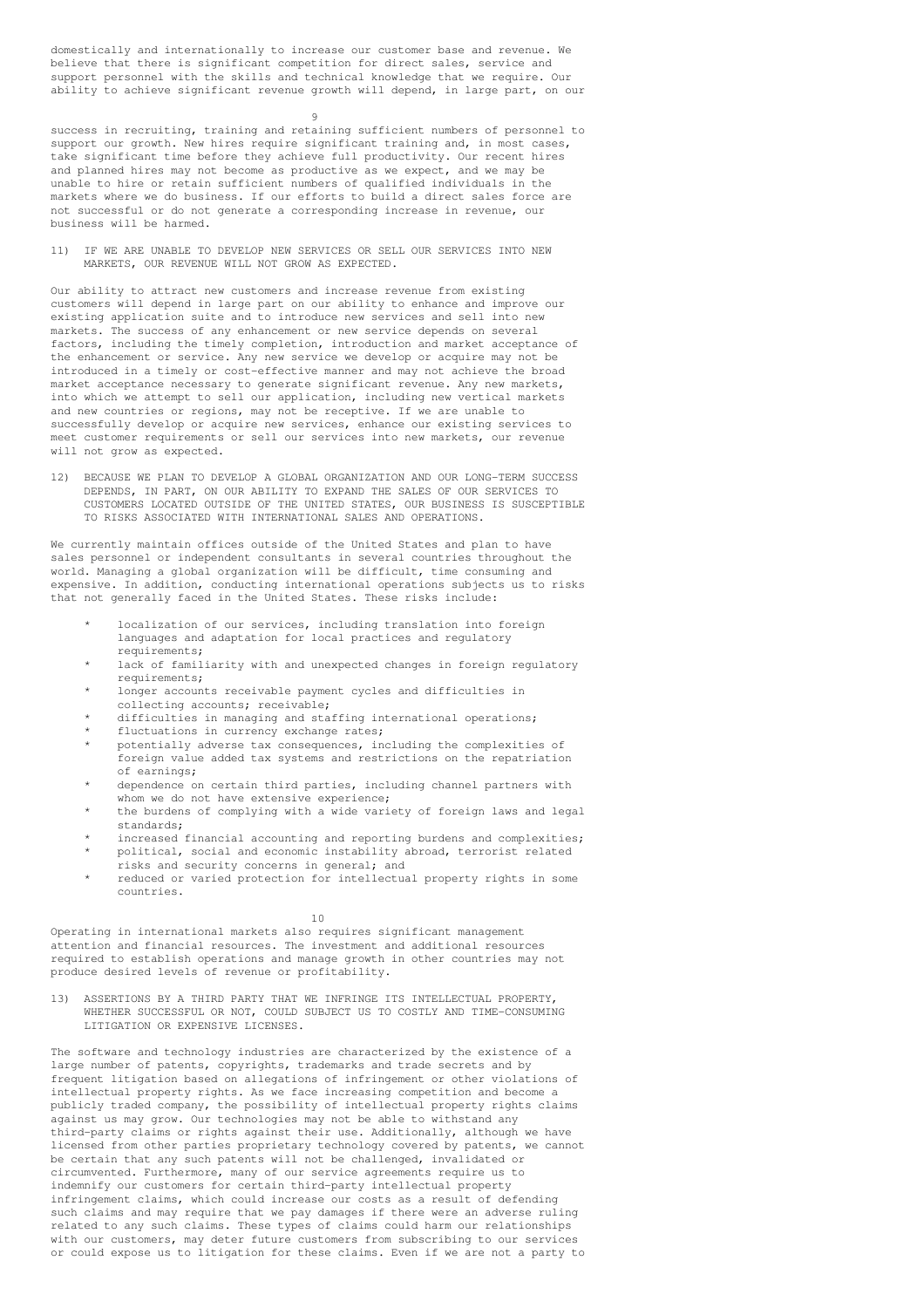any litigation between a customer and a third party, an adverse outcome in any such litigation could make it more difficult for us to defend our intellectual property in any subsequent litigation in which we are a named party.

Any intellectual property rights claim against us or our customers, with or without merit, could be time-consuming, expensive to litigate or settle and could divert management attention and financial resources. An adverse determination also could prevent us from offering our suite to our customers and may require that we procure or develop substitute services that do not infringe.

For any intellectual property rights claim against us or our customers, we may have to pay damages or stop using technology found to be in violation of a third party's rights. We may have to seek a license for the technology, which may not be available on reasonable terms, if at all, may significantly increase our operating expenses or may require us to restrict our business activities in one or more respects. As a result, we may also be required to develop alternative non-infringing technology, which could require significant effort and expense.

14) MATERIAL DEFECTS OR ERRORS IN THE SOFTWARE WE USE TO DELIVER OUR SERVICES COULD HARM OUR REPUTATION, MAY CAUSE US TO BECOME LIABLE TO OUR CUSTOMERS, MAY RESULT IN THE LOSS OF EXISTING CUSTOMERS, OR MAY RESULT IN A SIGNIFICANT COSTS TO US AND IMPAIR OUR ABILITY TO SELL OUR SERVICES.

The software applications underlying our services are inherently complex and may contain material defects or errors, particularly when first introduced or when new versions or enhancements are released. We have from time to time found defects in our service, and new errors in our existing service may be detected in the future. Any defects that cause interruptions to the availability of our services could result in:

- a reduction in sales or delay in market acceptance of our services;
- sales credits or refunds to our customers;
- loss of existing customers and difficulty in attracting new customers;
- diversion of development resources;
- harm to our reputation; and
- increased warranty and insurance costs.

11

Since customers that will use our suite will do so to manage critical aspects of their business, any errors, defects, disruptions in service or other performance problems with our suite, whether in connection with the day-to-day operation of our suite, upgrades or otherwise, could damage our customers' businesses. Any errors, defects, disruptions in service or other performance related issues regarding our suite may result in customers electing to terminate or to not renew any existing subscriptions, or delay or withhold payment to us which may result in a significant loss for the Company. Customers may also make warranty claims against us, which could result in an increase in our provision for doubtful accounts, an increase in collection cycles for accounts receivable or costly litigation. We do not maintain and do not expect to maintain in the foreseeable future, insurance to adequately cover these risks.

15) GOVERNMENT REGULATION OF THE INTERNET AND E-COMMERCE IS EVOLVING, AND UNFAVORABLE CHANGES OR OUR FAILURE TO COMPLY WITH REGULATIONS COULD HARM OUR BUSINESS AND OPERATING RESULTS.

As Internet commerce continues to evolve, increasing regulation by federal, state or foreign agencies may become more likely. For example, the need for increased regulation in the area of data privacy, and laws and regulations applying to the solicitation, collection, processing or use of personal or consumer information has been suggested by a number of politicians and if enacted could affect our customers' ability to use and share data, potentially reducing demand for ERP, CRM and e-commerce solutions and restricting our ability to store, process and share our customers' data. Any regulation imposing greater fees for Internet use or restricting information exchange over the Internet could result in a decline in the use of the Internet and the viability of Internet-based services, which could harm our business and operating results.

ITEM 2. PROPERTIES

EXECUTIVE OFFICES

We currently maintain our corporate office at 8th Floor-200 South Virginia Street, Reno, NV, 89501. We pay a monthly rent of \$100 for this space.

ITEM 3. LEGAL PROCEEDINGS

There are no pending, nor to our knowledge threatened, legal proceedings against  $11S.$ 

ITEM 4. SUBMISSION OF MATTERS TO A VOTE OF SECURITY HOLDERS

No matters were submitted to a vote of our security holders during the fourth quarter of fiscal year 2009.

PART II

ITEM 5. MARKET FOR REGISTRANT'S COMMON EQUITY, RELATED STOCKHOLDER MATTERS AND ISSUER PURCHASES OF EQUITY SECURITIES.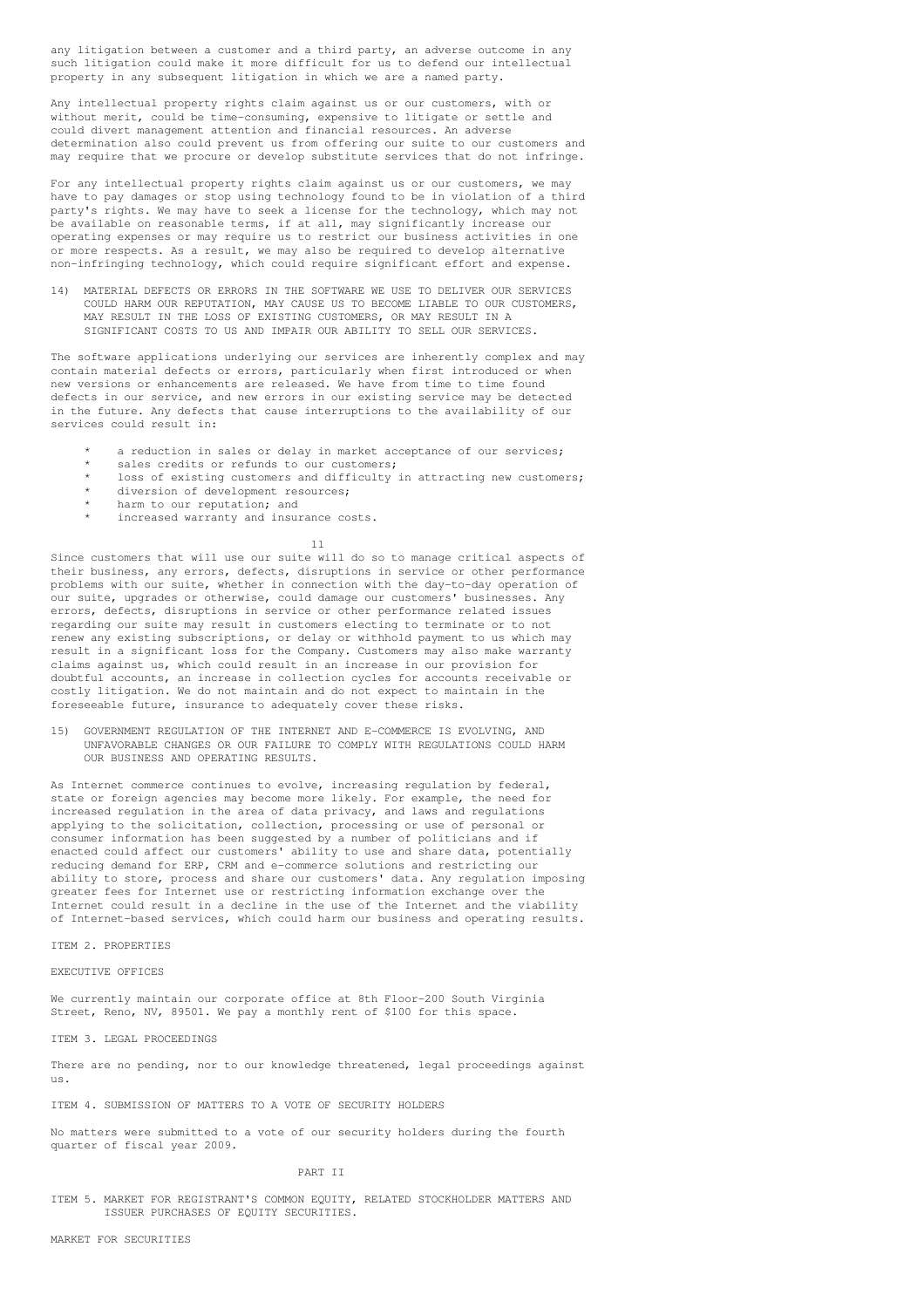Our Common Stock is traded on the over-the-counter market and quoted on the OTCBB under the symbol "NTVS" On July 31, 2009, the closing price for our Common Stock as reported on the OTCBB was unavailable as our Common Stock has not traded.

The high and the low bid prices for our Common Stock is based on inter-dealer prices, without retail mark-up, markdown or commission, and may not represent actual transactions.

12

The table below sets forth the range of high and low bid information for our Common Shares as quoted on the OTCBB for each of the quarters during the fiscal year ended July 31, 2009 (no quotes are available for the previous fiscal year as our stock has not traded ):

For the Fiscal Year Ended July 31, 2009

| For the Quarter ended | High | Low |
|-----------------------|------|-----|
|                       |      |     |
| October 31            | N/A  | N/A |
| January 31            | N/A  | N/A |
| April 30              | N/A  | N/A |
| July 31               | N/A  | N/A |

HOLDERS OF OUR COMMON STOCK

On November 13, 2009, the shareholders' list of our common stock showed 34 registered shareholder and 2,525,000 shares outstanding.

## DIVIDEND POLICY

We have not paid any cash dividends on our common stock and have no present intention of paying any dividends on the shares of our common stock. Our future dividend policy will be determined from time to time by our board of directors.

Securities Authorized for Issuance under Equity Compensation Plans

As of July 31, 2009, we had not adopted an equity compensation plan and had not granted any stock options.

Recent Sales of Unregistered Securities

During the fiscal year ended July 31, 2009 we have not sold any equity securities not registered under the Securities Act.

Purchases of Equity Securities by the Issuer and Affiliated Purchases

During each month within the fourth quarter of the fiscal year ended July 31, 2009, neither we nor any "affiliated purchaser," as that term is defined in Rule 10b-18(a)(3) under the Exchange Act, repurchased any of our Common Stock or other securities.

ITEM 6. SELECTED FINANCIAL DATA

Not Applicable.

ITEM 7. MANAGEMENT'S DISCUSSION AND ANALYSIS OF FINANCIAL CONDITION AND RESULTS OF OPERATION

The following discussion should be read in conjunction with our audited financial statements and the related notes that appear elsewhere in this annual report. The following discussion contains forward-looking statements that reflect our plans, estimates and beliefs. Our actual results could differ materially from those discussed in the forward looking statements. Factors that could cause or contribute to such differences include those discussed below and elsewhere in this annual report.

Our financial statements are stated in United States dollars and are prepared in accordance with United States generally accepted accounting principles.

13 APPLICATION OF CRITICAL ACCOUNTING ESTIMATES

The preparation of financial statements in conformity with United States generally accepted accounting principles requires management to make estimates and assumptions that affect the reported amounts of assets and liabilities and disclosure of contingent assets and liabilities at the date of the financial statements and the reported amounts of revenues and expenses during the year. The more significant areas requiring the use of estimates include asset impairment, stock-based compensation, and future income tax amounts. Management bases its estimates on historical experience and on other assumptions considered to be reasonable under the circumstances. However, actual results may differ from the estimates.

## ACCOUNTING BASIS

These financial statements are prepared on the accrual basis of accounting in conformity with accounting principles generally accepted in the United States of America.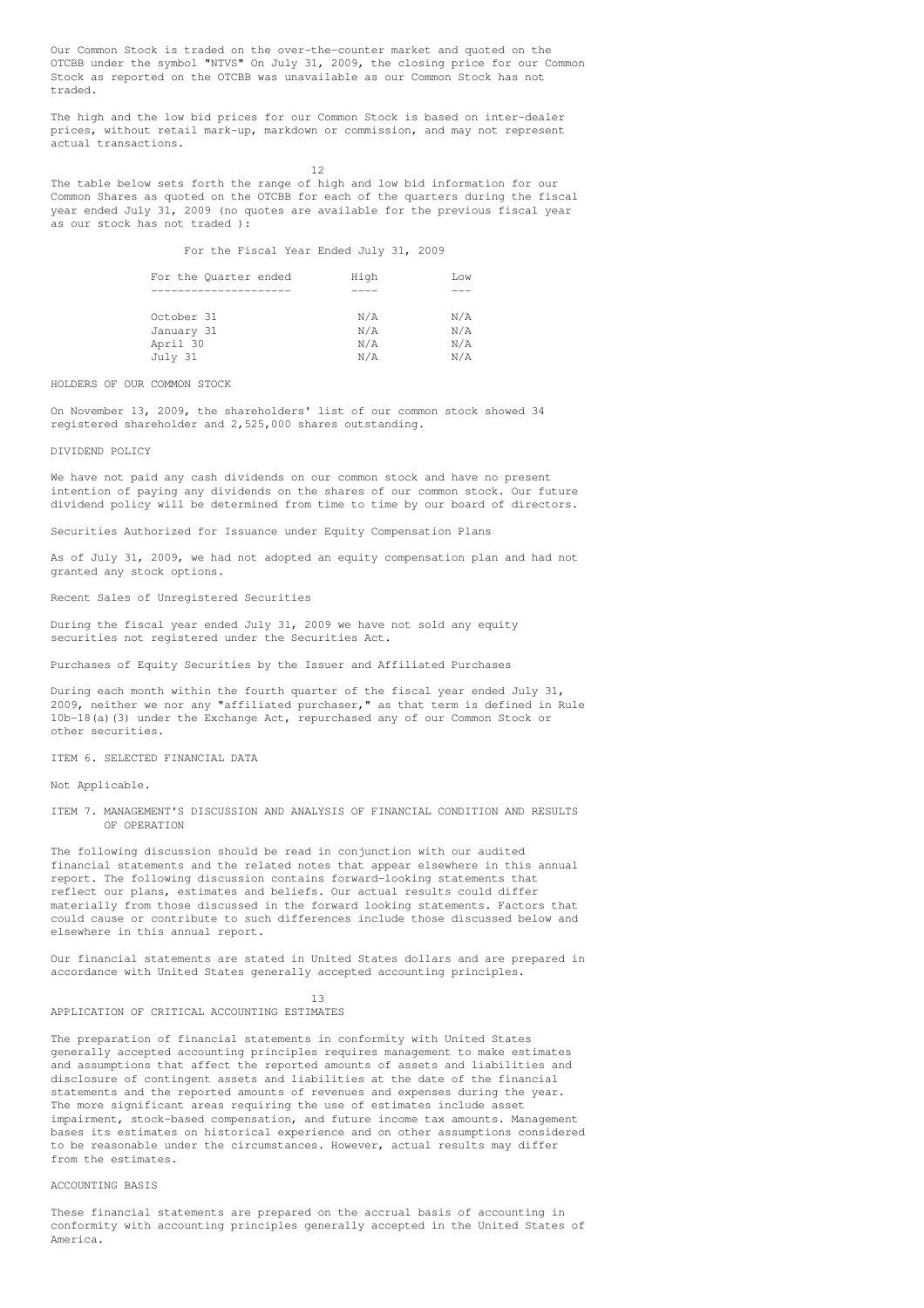#### BASIS OF PRESENTATION

Certain information and footnote disclosures normally included in annual financial statements prepared in accordance with generally accepted accounting principles have been condensed or omitted. We believe that the disclosures are adequate to make the financial information presented not misleading. These condensed financial statements should be read in conjunction with the audited consolidated financial statements and the notes thereto for the year ended July 31, 2008. All adjustments were of a normal recurring nature unless otherwise disclosed. In the opinion of management, all adjustments necessary for a fair statement of the results of operations for the interim period have been included. The results of operations for such interim periods are not necessarily indicative of the results for the full year.

### FINANCIAL INSTRUMENTS

The Company's financial instruments consist of cash, prepaid expenses and accounts payable and due to stockholder. The amount due to stockholder is non interest-bearing. It is management's opinion that the Company is not exposed to significant interest, currency or credit risks arising from its other financial instruments and that their fair values approximate their carrying values except where separately disclosed.

## USE OF ESTIMATES

The preparation of financial statements in conformity with generally accepted accounting principles of the United States requires management to make estimates and assumptions that affect the reported amounts of assets and liabilities and disclosure of contingent assets and liabilities at the date of the financial statements and the reported amounts of revenues and expenses during the year. The more significant areas requiring the use of estimates include asset impairment, stock-based compensation, and future income tax amounts. Management bases its estimates on historical experience and on other assumptions considered to be reasonable under the circumstances. However, actual results may differ from the estimates.

### LOSS PER SHARE

Net income (loss) per common share is computed based on the weighted average number of common shares outstanding and common stock equivalents, if not anti-dilutive. The Company has not issued any potentially dilutive common shares. Basic loss per share is calculated using the weighted average number of common shares outstanding and the treasury stock method is used to calculate diluted earnings per share. For the years presented, this calculation proved to be anti-dilutive.

### DIVIDENDS

14

The Company has not adopted any policy regarding payment of dividends. No dividends have been paid during the period shown.

## INCOME TAXES

The Company provides for income taxes using an asset and liability approach.

Deferred tax assets are reduced by a valuation allowance if, based on the weight of available evidence, it is more likely than not that some or all of the deferred tax assets will not be realized. No provision for income taxes is included in the statement due to its immaterial amount, net of the allowance account, based on the likelihood of the Company to utilize the loss carry-forward.

### EXECUTIVE OVERVIEW

We were incorporated in the state of Nevada on February 8, 2008, under the name NetVentory Solutions, Inc., and are engaged in providing online inventory services to small and medium sized companies. Our goal is to offer comprehensive inventory management and product fulfillment services to our customers. Our target clientele will include small to medium sized business owners who demand convenient and cost effective ways to monitor and control their company's inventory.

In order to satisfy global demand for online inventory services, we plan to develop a network of international and domestic resellers, and also retain a foreign sales force will manage various call centers, which will develop client networks and contact potential customers.

As the popularity and utility of the Internet as a business tool continues to increase, we plan to capitalize on the continually maturing marketplace for online inventory management services. Automated inventory services are becoming an increasingly necessary tool to reduce costs and increase productivity. From scanning the bar codes on products stored in warehouses and storage bins, to tracking the cost of goods sold to customers, inventory management is becoming an essential part of everyday life for many businesses.

We believe that our company has a strategic advantage over our competition because our customers will have access to a protected local copy of their inventory at their premises to which they can refer to in the event of a failure in Internet connectivity. By granting our customers a local copy of their inventory that is readily available, our customers will have the ability to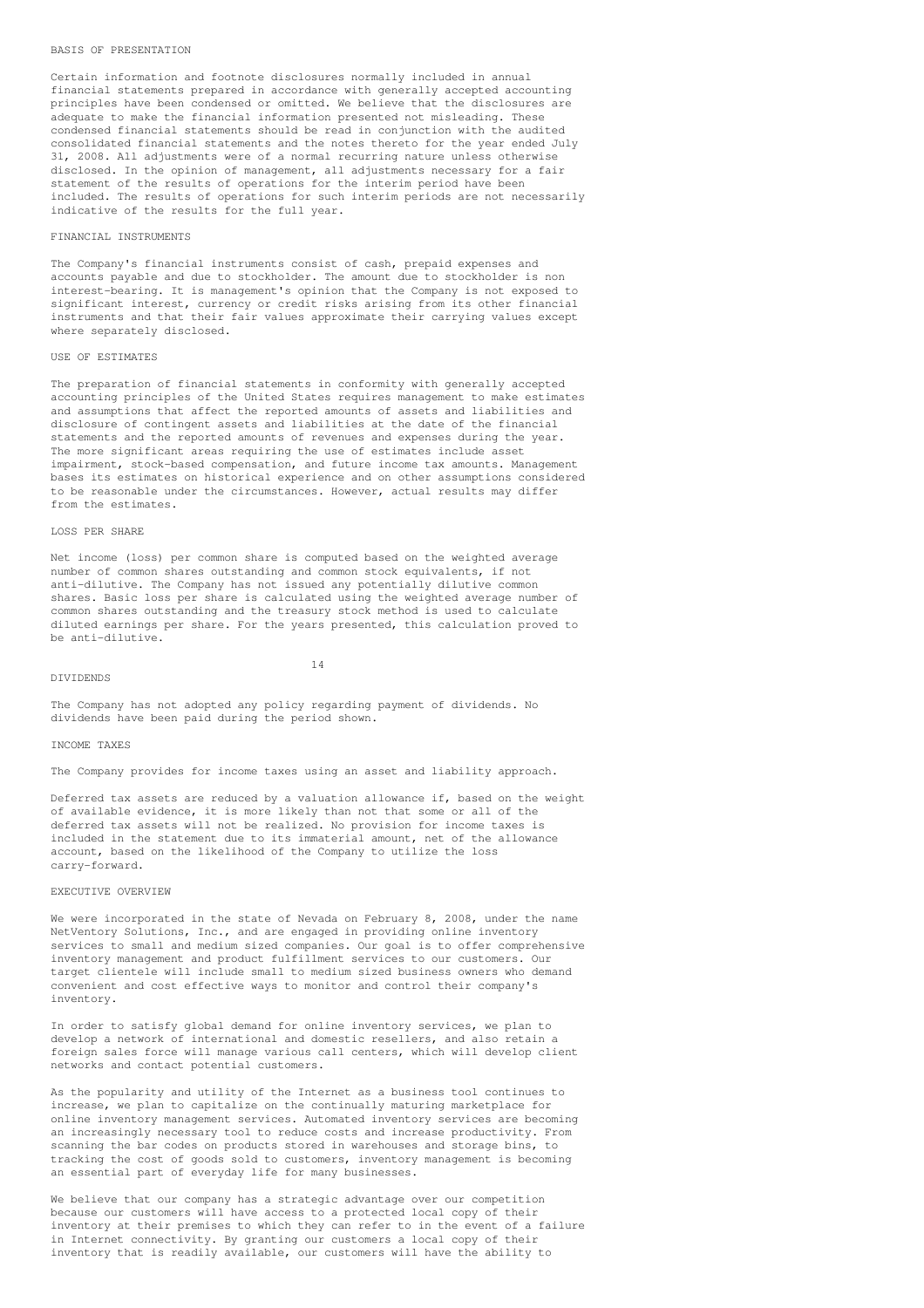continue with a project such as an inventory count (despite the lack of Internet service), without disruptions. In addition, once Internet connection is restored, the local copy will automatically synch with the client's online inventory system, updating any changes that may have occurred during the interruption. We believe our unique technology will find a comfortable niche in the online inventory system business, and will continue to refine our product and related services in order to meet the needs of small and medium size businesses.

## PLAN OF OPERATION

Our plan of operation for the 12 months following the date of this prospectus is to focus on developing a strong network of international and domestic resellers who will offer our online inventory management services to small and medium sized companies. Initially, the majority of our revenue will come from the sales contracts made by the international and domestic resellers. We anticipate that a portion of our revenue will also come from sales to direct subscribers of our software. We feel that our marketing strategy of developing an international and domestic network of resellers will bring us long term profitability and allow us to grow the business over time.

Over the next 12 months, we anticipate spending approximately \$20,000 for business operations. The budget includes all anticipated costs associated with technological requirements, professional fees-which include the filing of this

15 registration statement and future compliance with reporting obligations, marketing expenses, and also various expenses related to maintaining an office space.

During this first year of operation, our management team will contribute to the long-term growth and success of the business by donating their time without charge to the business. Directors will spend at least 25 to 30 hours per week on company business.

OFF BALANCE SHEET TRANSACTIONS

We have had no off balance sheet transactions.

## SIGNIFICANT EQUIPMENT

We do not intend to purchase any significant equipment for the next twelve months.

RESULTS OF OPERATIONS

#### REVENUES

We had no revenues for the period from February 8, 2008 (date of inception), through July 31, 2009.

#### EXPENSES

Our expenses for the twelve month periods ended July 31, 2009 and 2008, were \$33,714 and \$7,187, respectively. During the period from February 8, 2008 (date of inception), through July 31, 2009, we incurred expenses of \$40,901. These expenses were comprised primarily of office rent, legal expenses, accounting expenses, SEC filing fees, transfer agent fees, as well as bank fees.

## NET INCOME (LOSS)

Our net loss for the twelve-month periods ended July 31, 2009, and 2008, were \$33,714 and \$7,187, respectively. During the period from February 8, 2008 (date of inception), through July 31, 2009, we incurred a net loss of \$40,901. This loss consisted of office rent, legal expenses, accounting expenses, SEC filing fees, transfer agent fees, as well as bank fees. Since inception, we have sold 2,140,000 shares of common stock.

PURCHASE OR SALE OF EQUIPMENT

We do not expect to purchase or sell any plant or significant equipment.

## LIQUIDITY AND CAPITAL RESOURCES

Our balance sheet as of July 31, 2009, reflects assets of \$24,366 in the form of cash, prepaid expenses and a website. Since inception, we have sold 2,525,000 shares of common stock with gross proceeds of \$47,000. However, cash resources provided from our capital formation activities have, from inception, been insufficient to provide the working capital necessary to operate our Company.

We anticipate generating losses in the near term, and therefore, may be unable to continue operations in the future. We require additional capital, and we may have to issue debt or equity or enter into a strategic arrangement with a third party to obtain such capital. There can be no assurance that additional capital will be available to us. We currently have no agreements, arrangements, or understandings with any person to obtain funds through bank loans, lines of credit, or any other sources.

## GOING CONCERN CONSIDERATION

Our registered independent auditors included an explanatory paragraph in their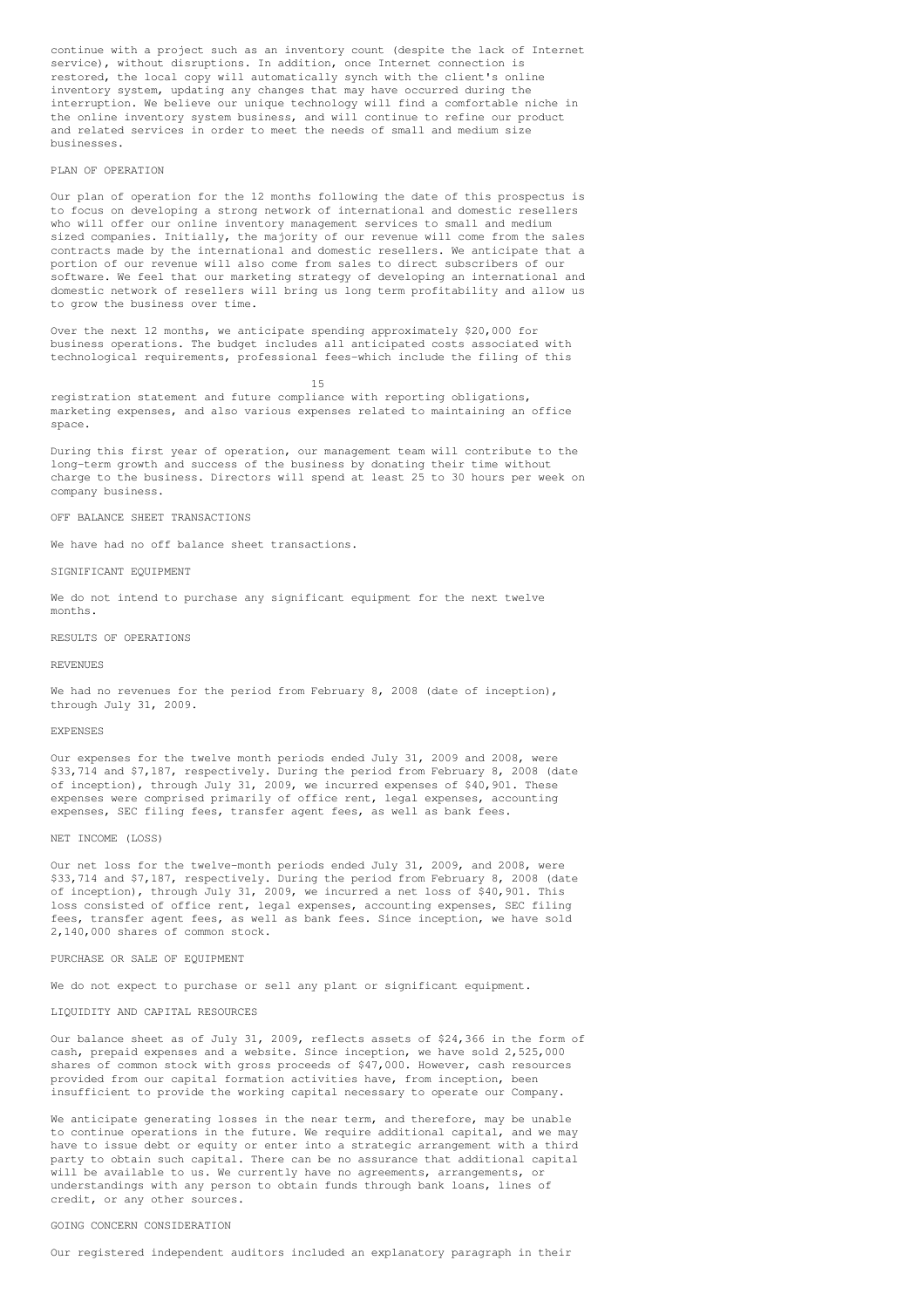report on the accompanying financial statements regarding concerns about our ability to continue as a going concern. Our financial statements contain

16

additional note disclosures describing the circumstances that lead to this disclosure by our registered independent auditors.

Due to this doubt about our ability to continue as a going concern, management is open to new business opportunities which may prove more profitable to the shareholders of Netventory Solutions, Inc. In the past, we have been able to raise a limited amount of capital through private placements of our equity stock, but we are uncertain about our continued ability to raise funds privately. Further, we believe that our company may have difficulties raising capital unless we locate a prospective new business opportunity through which we can pursue a new plan of operation. If we are unable to secure adequate capital to implement our current business plan or to continue our acquisition efforts of a new business opportunity, our business may fail and our stockholders may lose some or all of their investment.

Should our original business plan fail, we anticipate that the selection of a business opportunity in which to participate will be complex and without certainty of success. Management believes that there are numerous firms in various industries seeking the perceived benefits of being a publicly registered corporation. Business opportunities may be available in many different industries and at various stages of development, all of which will make the task of comparative investigation and analysis of such business opportunities extremely difficult and complex. We can provide no assurance that we will be able to locate compatible business opportunities.

17 ITEM 8. FINANCIAL STATEMENTS AND SUPPLEMENTARY DATA

Maddox Ungar Silberstein, PLLC CPAs and Business Advisors

Phone (248) 203-0080 Fax (248) 281-0940 30600 Telegraph Road, Suite 2175 Bingham Farms, MI 48025-4586 www.maddoxungar.com

REPORT OF INDEPENDENT REGISTERED PUBLIC ACCOUNTING FIRM

To the Board of Directors Netventory Solutions, Inc. Reno, Nevada

We have audited the accompanying balance sheets of Netventory Solutions, Inc., a Nevada Corporation, as of July 31, 2009 and 2008 and the related statements of operations, stockholders' equity, and cash flows for the periods then ended and for the period from February 8, 2008 (date of inception) through July 31, 2009. These financial statements are the responsibility of the Company's management. Our responsibility is to express an opinion on these financial statements based on our audits.

We conducted our audits in accordance with the standards of the Public Company Accounting Oversight Board (United States). Those standards require that we plan and perform the audis to obtain reasonable assurance about whether the financial statements are free of material misstatement. The Company has determined that it is not required to have, nor were we engaged to perform, an audit of its internal control over financial reporting. Our audits included consideration of internal control over financial reporting as a basis for designing audit procedures that are appropriate in the circumstances, but not for the purpose of expressing an opinion on the effectiveness of the Company's internal control over financial reporting. Accordingly, we express no such opinion. An audit includes examining on a test basis, evidence supporting the amounts and disclosures in the financial statements. An audit also includes assessing the accounting principles used and significant estimates made by management, as well as evaluating the overall financial statement presentation. We believe that our audits provide a reasonable basis for our opinion.

In our opinion, the financial statements referred to above present fairly, in all material respects, the financial position of Netventory Solutions, Inc., as of July 31, 2009 and 2008 and the results of its operations and cash flows for the periods then ended and from February 8, 2008 (date of inception) through July 31, 2009, in conformity with accounting principles generally accepted in the United States of America.

The accompanying financial statements have been prepared assuming that Netventory Solutions, Inc. will continue as a going concern. As discussed in Note 7 to the financial statements, the Company has incurred losses from operations, has negative working capital, and is in need of additional capital to grow its operations so that it can become profitable. These factors raise substantial doubt about the Company's ability to continue as a going concern. Management's plans with regard to these matters are described in Note 7. The accompanying financial statements do not include any adjustments that might result from the outcome of this uncertainty.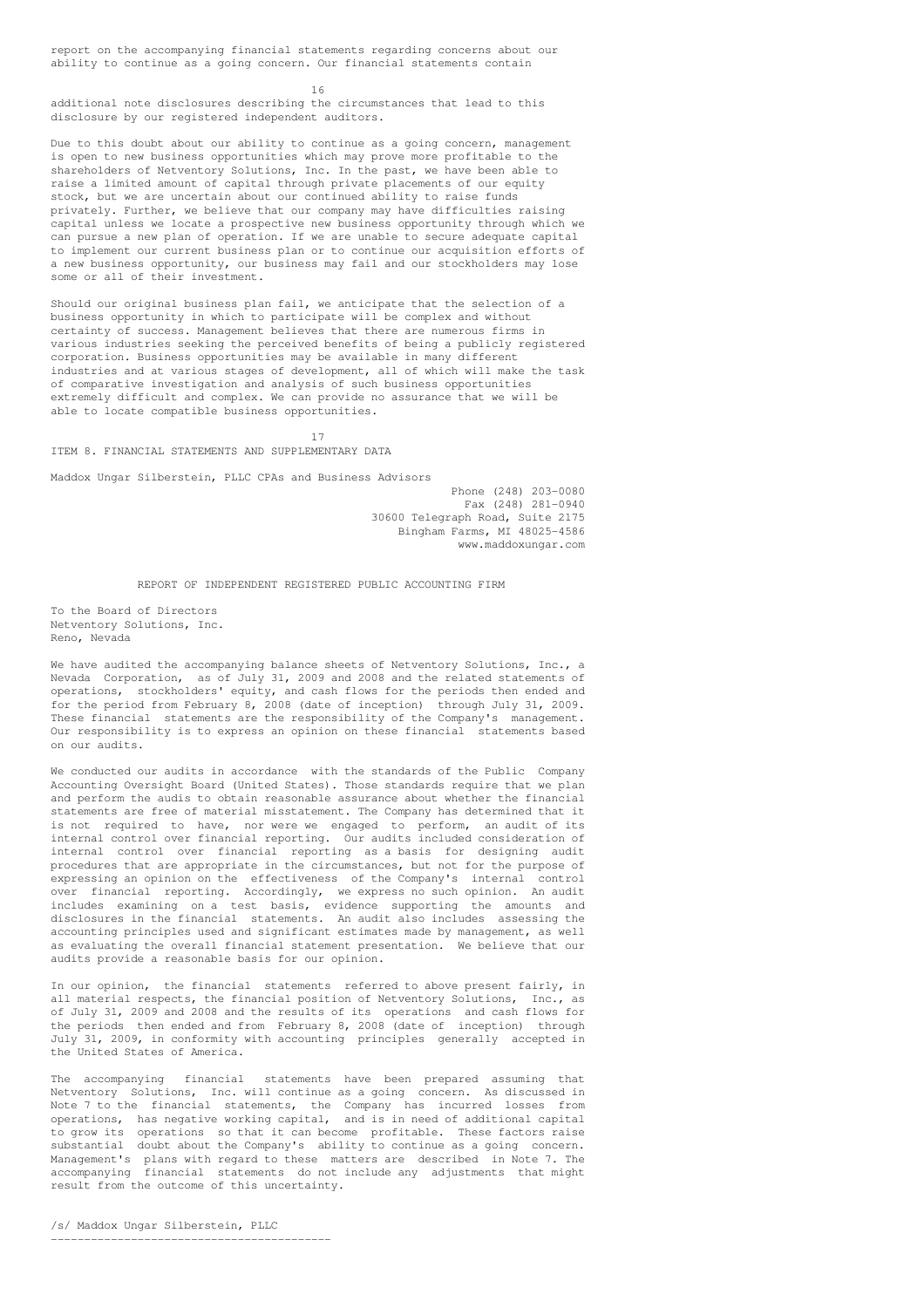## 18 NETVENTORY SOLUTIONS, INC. (A DEVELOPMENT STAGE COMPANY) BALANCE SHEETS AS OF JULY 31, 2009 AND 2008

## <TABLE> <CAPTION>

|                                                                                         | July 31,<br>2009<br>---------                                                                                                                                                                                                                                                                                                                                                                                                                                                      | July 31,<br>2008<br>---------                                                                                                                                                                                                                                                                                                                         |
|-----------------------------------------------------------------------------------------|------------------------------------------------------------------------------------------------------------------------------------------------------------------------------------------------------------------------------------------------------------------------------------------------------------------------------------------------------------------------------------------------------------------------------------------------------------------------------------|-------------------------------------------------------------------------------------------------------------------------------------------------------------------------------------------------------------------------------------------------------------------------------------------------------------------------------------------------------|
| $<$ S>                                                                                  | $\langle$ C>                                                                                                                                                                                                                                                                                                                                                                                                                                                                       | $<<$ $>$                                                                                                                                                                                                                                                                                                                                              |
| <b>ASSETS</b>                                                                           |                                                                                                                                                                                                                                                                                                                                                                                                                                                                                    |                                                                                                                                                                                                                                                                                                                                                       |
| Current Assets                                                                          |                                                                                                                                                                                                                                                                                                                                                                                                                                                                                    |                                                                                                                                                                                                                                                                                                                                                       |
| Cash<br>Prepaid expenses                                                                | \$9,756<br>5,610                                                                                                                                                                                                                                                                                                                                                                                                                                                                   | \$40,763                                                                                                                                                                                                                                                                                                                                              |
|                                                                                         | ________                                                                                                                                                                                                                                                                                                                                                                                                                                                                           | ---------                                                                                                                                                                                                                                                                                                                                             |
| Total Current Assets                                                                    | 15,366<br><u>________</u>                                                                                                                                                                                                                                                                                                                                                                                                                                                          | 40,763<br>---------                                                                                                                                                                                                                                                                                                                                   |
| Other Assets                                                                            |                                                                                                                                                                                                                                                                                                                                                                                                                                                                                    |                                                                                                                                                                                                                                                                                                                                                       |
| Website                                                                                 | 9,000<br>--------                                                                                                                                                                                                                                                                                                                                                                                                                                                                  | ---------                                                                                                                                                                                                                                                                                                                                             |
| Total Assets                                                                            | \$24,366                                                                                                                                                                                                                                                                                                                                                                                                                                                                           | \$40,763                                                                                                                                                                                                                                                                                                                                              |
|                                                                                         | ========                                                                                                                                                                                                                                                                                                                                                                                                                                                                           | __________                                                                                                                                                                                                                                                                                                                                            |
| LIABILITIES                                                                             |                                                                                                                                                                                                                                                                                                                                                                                                                                                                                    |                                                                                                                                                                                                                                                                                                                                                       |
| Current Liabilities                                                                     |                                                                                                                                                                                                                                                                                                                                                                                                                                                                                    |                                                                                                                                                                                                                                                                                                                                                       |
| Accounts payable and accrued expenses<br>Due to stockholder                             | \$6,233                                                                                                                                                                                                                                                                                                                                                                                                                                                                            | $\uparrow$ $\qquad$ $\qquad$ $\qquad$ $\qquad$ $\qquad$ $\qquad$ $\qquad$ $\qquad$ $\qquad$ $\qquad$ $\qquad$ $\qquad$ $\qquad$ $\qquad$ $\qquad$ $\qquad$ $\qquad$ $\qquad$ $\qquad$ $\qquad$ $\qquad$ $\qquad$ $\qquad$ $\qquad$ $\qquad$ $\qquad$ $\qquad$ $\qquad$ $\qquad$ $\qquad$ $\qquad$ $\qquad$ $\qquad$ $\qquad$ $\qquad$ $\qquad$<br>950 |
|                                                                                         | 12,034<br>--------                                                                                                                                                                                                                                                                                                                                                                                                                                                                 |                                                                                                                                                                                                                                                                                                                                                       |
| Total Liabilities                                                                       | 18,267<br>---------                                                                                                                                                                                                                                                                                                                                                                                                                                                                | 950<br>--------                                                                                                                                                                                                                                                                                                                                       |
|                                                                                         |                                                                                                                                                                                                                                                                                                                                                                                                                                                                                    |                                                                                                                                                                                                                                                                                                                                                       |
| STOCKHOLDERS' EQUITY<br>Common stock: 100,000,000 shares authorized, par value \$0.001; |                                                                                                                                                                                                                                                                                                                                                                                                                                                                                    |                                                                                                                                                                                                                                                                                                                                                       |
| 2,140,000 shares issued and outstanding                                                 | 2,140                                                                                                                                                                                                                                                                                                                                                                                                                                                                              | 2,140                                                                                                                                                                                                                                                                                                                                                 |
| Additional paid in capital                                                              |                                                                                                                                                                                                                                                                                                                                                                                                                                                                                    | 44,860 44,860                                                                                                                                                                                                                                                                                                                                         |
| Deficit accumulated during the development stage                                        | (40, 901)<br>--------                                                                                                                                                                                                                                                                                                                                                                                                                                                              | (7, 187)<br><u> Alexandro Alexandro Alexandro Alexandro Alexandro Alexandro Alexandro Alexandro Alexandro Alexandro Alexandro Alexandro Alexandro Alexandro Alexandro Alexandro Alexandro Alexandro Alexandro Alexandro Alexandro Alexandro </u>                                                                                                      |
| Total Stockholders' Equity                                                              | 6,099<br>---------                                                                                                                                                                                                                                                                                                                                                                                                                                                                 | 39,813<br>---------                                                                                                                                                                                                                                                                                                                                   |
| Total Liabilities and Stockholders' Equity                                              | \$24,366                                                                                                                                                                                                                                                                                                                                                                                                                                                                           | \$40,763                                                                                                                                                                                                                                                                                                                                              |
|                                                                                         | $\qquad \qquad \doteq\qquad \qquad \doteq\qquad \qquad \doteq\qquad \qquad \qquad \doteq\qquad \qquad \qquad \doteq\qquad \qquad \qquad \qquad \doteq\qquad \qquad \qquad \qquad \qquad \doteq\qquad \qquad \qquad \qquad \doteq\qquad \qquad \qquad \qquad \qquad \doteq\qquad \qquad \qquad \qquad \qquad \doteq\qquad \qquad \qquad \qquad \doteq\qquad \qquad \qquad \qquad \doteq\qquad \qquad \qquad \qquad \qquad \doteq\qquad \qquad \qquad \qquad \qquad \doteq\qquad \q$ |                                                                                                                                                                                                                                                                                                                                                       |

 $\rm <$  /TABLE>

The accompanying notes are an integral part of these financial statements

19 NETVENTORY SOLUTIONS, INC. (A DEVELOPMENT STAGE COMPANY) STATEMENTS OF OPERATIONS FOR THE YEARS ENDED JULY 31, 2009 AND 2008 FOR THE PERIOD FROM FEBRUARY 8, 2008 (INCEPTION) TO JULY 31, 2009

<TABLE>

<CAPTION>

|                                              | Year Ended<br>July 31,<br>2009<br>___________ | Year Ended<br>July 31,<br>2008<br>___________ | Period from<br>February 8, 2008<br>(Inception) to<br>July 31,<br>2009<br>----------- |  |  |
|----------------------------------------------|-----------------------------------------------|-----------------------------------------------|--------------------------------------------------------------------------------------|--|--|
| $<$ S>                                       | <<                                            | <<                                            | <<                                                                                   |  |  |
| <b>REVENUES</b>                              | Ŝ                                             | Ŝ.                                            | Ŝ.                                                                                   |  |  |
| OPERATING EXPENSES                           |                                               |                                               |                                                                                      |  |  |
| Professional fees                            | 19,904                                        | 6,300                                         | 26,204                                                                               |  |  |
| Consulting fees                              | 1,000                                         | $- -$                                         | 1,000                                                                                |  |  |
| Filing fees                                  | 12,261                                        | $- -$                                         | 12,261                                                                               |  |  |
| General and administrative                   | 549<br>___________                            | 887                                           | 1,436<br>-----------                                                                 |  |  |
| TOTAL OPERATING EXPENSES                     | 33,714<br>__________                          | 7,187<br>___________                          | 40,901<br>___________                                                                |  |  |
| NET LOSS PRIOR TO PROVISION FOR INCOME TAXES | (33, 714)                                     | (7, 187)                                      | (40, 901)                                                                            |  |  |
| PROVISION FOR INCOME TAXES                   |                                               |                                               |                                                                                      |  |  |
| NET LOSS                                     | S.<br>(33, 714)<br>===========                | $\mathsf{S}$<br>(7, 187)<br>===========       | S.<br>(40, 901)<br>===========                                                       |  |  |
| NET LOSS PER SHARE: BASIC AND DILUTED        | (0.00)<br>\$                                  | \$<br>(0.00)                                  | (0.00)<br>\$                                                                         |  |  |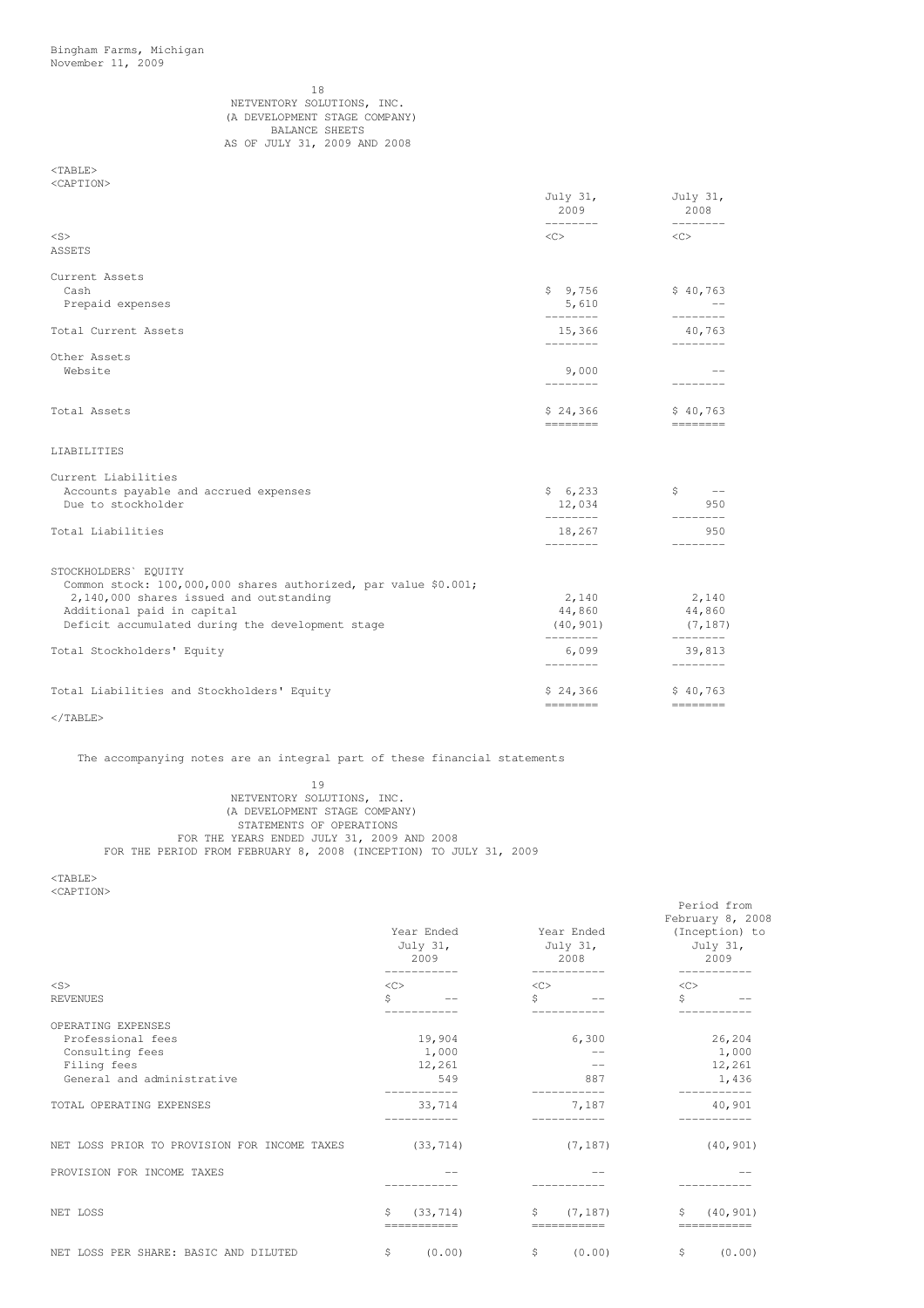|  |  | WEIGHTED AVERAGE NUMBER OF SHARES OUTSTANDING | 2,140,000 |  | 2,140,000 |  | 2,140,000 |  |
|--|--|-----------------------------------------------|-----------|--|-----------|--|-----------|--|
|  |  |                                               |           |  |           |  |           |  |

=========== =========== ===========

Deficit

Period from

 $\langle$ /TABLE>

# The accompanying notes are an integral part of these financial statements

20 NETVENTORY SOLUTIONS, INC. (A DEVELOPMENT STAGE COMPANY) STATEMENT OF STOCKHOLDERS' EQUITY AS OF JULY 31, 2009

<TABLE> <CAPTION>

| Issued<br>Shares    |                                  | Additional<br>Paid-in<br>Capital                                                                                                                                                                                                                                                                                                                                                                                                                                                                                                                                                 | Accumulated<br>During<br>Development<br>Stage | Total<br>Equity                                                 |
|---------------------|----------------------------------|----------------------------------------------------------------------------------------------------------------------------------------------------------------------------------------------------------------------------------------------------------------------------------------------------------------------------------------------------------------------------------------------------------------------------------------------------------------------------------------------------------------------------------------------------------------------------------|-----------------------------------------------|-----------------------------------------------------------------|
| $\langle C \rangle$ | $\langle C \rangle$              | $<\infty$                                                                                                                                                                                                                                                                                                                                                                                                                                                                                                                                                                        | <<                                            | -------<br><<<br>\$                                             |
|                     |                                  |                                                                                                                                                                                                                                                                                                                                                                                                                                                                                                                                                                                  |                                               |                                                                 |
| 1,500,000           | 1,500                            | 13,500                                                                                                                                                                                                                                                                                                                                                                                                                                                                                                                                                                           |                                               | 15,000                                                          |
| 640,000             | 640                              | 31,360                                                                                                                                                                                                                                                                                                                                                                                                                                                                                                                                                                           | $\qquad \qquad -$                             | 32,000                                                          |
|                     |                                  |                                                                                                                                                                                                                                                                                                                                                                                                                                                                                                                                                                                  | (7, 187)                                      | (7, 187)                                                        |
| 2,140,000           | 2,140                            | 44,860                                                                                                                                                                                                                                                                                                                                                                                                                                                                                                                                                                           | (7, 187)                                      | 39,813                                                          |
|                     |                                  |                                                                                                                                                                                                                                                                                                                                                                                                                                                                                                                                                                                  | (33, 714)                                     | (33, 714)                                                       |
| 2,140,000           | \$2,140                          | \$44,860                                                                                                                                                                                                                                                                                                                                                                                                                                                                                                                                                                         | \$(40, 901)                                   | \$6,099<br>$== == == == =$                                      |
|                     | ------<br>$- -$<br>$=$ ========= | Common Shares<br>Amount<br>$\frac{1}{2} \left( \frac{1}{2} \right) \left( \frac{1}{2} \right) \left( \frac{1}{2} \right) \left( \frac{1}{2} \right) \left( \frac{1}{2} \right) \left( \frac{1}{2} \right) \left( \frac{1}{2} \right) \left( \frac{1}{2} \right) \left( \frac{1}{2} \right) \left( \frac{1}{2} \right) \left( \frac{1}{2} \right) \left( \frac{1}{2} \right) \left( \frac{1}{2} \right) \left( \frac{1}{2} \right) \left( \frac{1}{2} \right) \left( \frac{1}{2} \right) \left( \frac$<br>\$<br>$\hspace{0.1mm}-\hspace{0.1mm}-\hspace{0.1mm}$<br>$= = = = = = =$ | --------<br>$S = -$<br>$== == == ==$          | $\frac{1}{2}$<br>Ŝ.<br>$\longrightarrow$<br>$=$ = = = = = = = = |

# $\langle$ /TABLE>

The accompanying notes are an integral part of these financial statements

## $21$ NETVENTORY SOLUTIONS, INC. (A DEVELOPMENT STAGE COMPANY) STATEMENTS OF CASH FLOWS FOR THE YEARS ENDED JULY 31, 2009 AND 2008 FOR THE PERIOD FROM FEBRUARY 8, 2008 (INCEPTION) TO JULY 31, 2009

<TABLE> <CAPTION>

|                                   | Year Ended<br>July 31,<br>2009<br>--------- | Year Ended<br>July 31,<br>2008<br>$\begin{tabular}{ccccccccc} \multicolumn{2}{c}{} & \multicolumn{2}{c}{} & \multicolumn{2}{c}{} & \multicolumn{2}{c}{} & \multicolumn{2}{c}{} & \multicolumn{2}{c}{} & \multicolumn{2}{c}{} & \multicolumn{2}{c}{} & \multicolumn{2}{c}{} & \multicolumn{2}{c}{} & \multicolumn{2}{c}{} & \multicolumn{2}{c}{} & \multicolumn{2}{c}{} & \multicolumn{2}{c}{} & \multicolumn{2}{c}{} & \multicolumn{2}{c}{} & \multicolumn{2}{c}{} & \multicolumn{2}{c}{} & \multicolumn{2}{c}{} & \$ | February 8, 2008<br>(Inception) to<br>July 31,<br>2009 |
|-----------------------------------|---------------------------------------------|-----------------------------------------------------------------------------------------------------------------------------------------------------------------------------------------------------------------------------------------------------------------------------------------------------------------------------------------------------------------------------------------------------------------------------------------------------------------------------------------------------------------------|--------------------------------------------------------|
| $<$ S>                            | $\langle C \rangle$                         | $<\infty$                                                                                                                                                                                                                                                                                                                                                                                                                                                                                                             | ---------<br>$\langle C \rangle$                       |
| OPERATING ACTIVITIES              |                                             |                                                                                                                                                                                                                                                                                                                                                                                                                                                                                                                       |                                                        |
| Net loss                          | \$ (33, 714)                                | \$(7, 187)                                                                                                                                                                                                                                                                                                                                                                                                                                                                                                            | \$(40, 901)                                            |
| (Increase) in prepaid expenses    | (5, 610)                                    | $\longrightarrow$ $\longrightarrow$                                                                                                                                                                                                                                                                                                                                                                                                                                                                                   | (5, 610)                                               |
| Increase in accounts payable      | 6,233                                       |                                                                                                                                                                                                                                                                                                                                                                                                                                                                                                                       | 6,233                                                  |
|                                   | ________                                    |                                                                                                                                                                                                                                                                                                                                                                                                                                                                                                                       | -------                                                |
| Cash used in operating activities | (33, 091)<br>---------                      | (7, 187)<br>$- - - - - - - -$                                                                                                                                                                                                                                                                                                                                                                                                                                                                                         | (40, 278)<br>---------                                 |
| FINANCING ACTIVITIES              |                                             |                                                                                                                                                                                                                                                                                                                                                                                                                                                                                                                       |                                                        |
| Sale of common stock              | $\sim$ $-$                                  | 47,000                                                                                                                                                                                                                                                                                                                                                                                                                                                                                                                | 47,000                                                 |
| Increase in due to stockholder    | 11,084                                      | 950<br>---------                                                                                                                                                                                                                                                                                                                                                                                                                                                                                                      | 12,034                                                 |
| Cash from financing activities    | 11,084<br>---------                         | 47,950<br>---------                                                                                                                                                                                                                                                                                                                                                                                                                                                                                                   | 59,034                                                 |
| INVESTING ACTIVITY                |                                             |                                                                                                                                                                                                                                                                                                                                                                                                                                                                                                                       | ---------                                              |
| Website development               | (9,000)                                     |                                                                                                                                                                                                                                                                                                                                                                                                                                                                                                                       | (9,000)                                                |
|                                   | ---------                                   | ---------                                                                                                                                                                                                                                                                                                                                                                                                                                                                                                             | --------                                               |
| Cash used in investing activity   | (9,000)                                     |                                                                                                                                                                                                                                                                                                                                                                                                                                                                                                                       | (9,000)                                                |
|                                   | ----------                                  | $\frac{1}{2} \left( \frac{1}{2} \right) \left( \frac{1}{2} \right) \left( \frac{1}{2} \right) \left( \frac{1}{2} \right) \left( \frac{1}{2} \right) \left( \frac{1}{2} \right) \left( \frac{1}{2} \right) \left( \frac{1}{2} \right) \left( \frac{1}{2} \right) \left( \frac{1}{2} \right) \left( \frac{1}{2} \right) \left( \frac{1}{2} \right) \left( \frac{1}{2} \right) \left( \frac{1}{2} \right) \left( \frac{1}{2} \right) \left( \frac{1}{2} \right) \left( \frac$                                            | ---------                                              |
| Increase (Decrease) in cash       | (31, 007)                                   | 40,763                                                                                                                                                                                                                                                                                                                                                                                                                                                                                                                | 9,756                                                  |
| Cash, opening                     | 40,763                                      |                                                                                                                                                                                                                                                                                                                                                                                                                                                                                                                       |                                                        |
|                                   | ---------                                   |                                                                                                                                                                                                                                                                                                                                                                                                                                                                                                                       |                                                        |
| Cash, closing                     | \$9,756                                     | \$40,763                                                                                                                                                                                                                                                                                                                                                                                                                                                                                                              | \$9,756                                                |
|                                   |                                             |                                                                                                                                                                                                                                                                                                                                                                                                                                                                                                                       | $=$ = = = = = = = =                                    |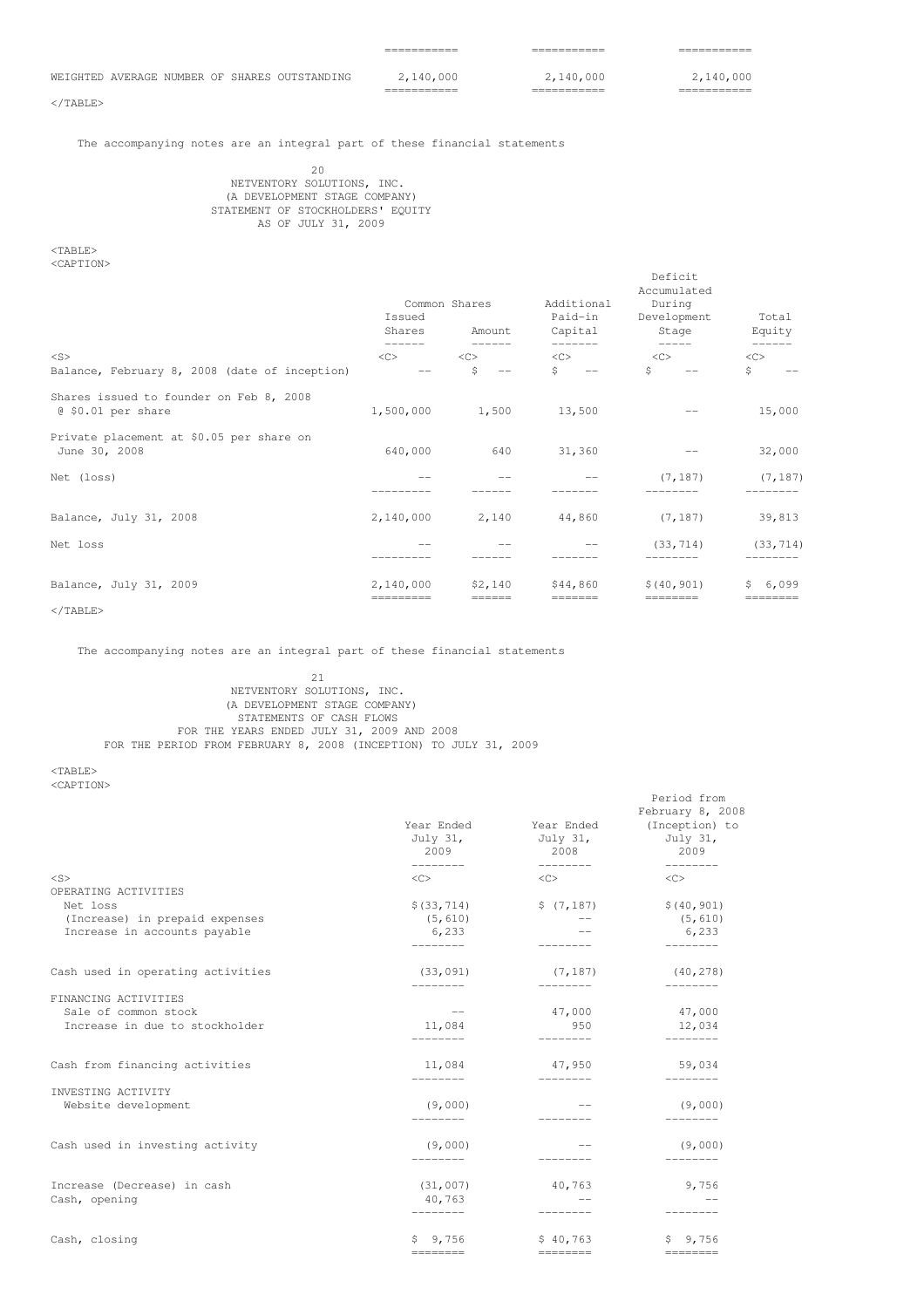Supplemental disclosure of cash flow information:

| Cash paid for interest     | $\sim$ $-$                                                                                                                                                                                                                                                                                                                                                                                                                                                                 | $\sim$ $-$ | $---$      |
|----------------------------|----------------------------------------------------------------------------------------------------------------------------------------------------------------------------------------------------------------------------------------------------------------------------------------------------------------------------------------------------------------------------------------------------------------------------------------------------------------------------|------------|------------|
| Cash paid for income taxes | $\frac{1}{2} \left( \frac{1}{2} \right) \left( \frac{1}{2} \right) \left( \frac{1}{2} \right) \left( \frac{1}{2} \right) \left( \frac{1}{2} \right) \left( \frac{1}{2} \right) \left( \frac{1}{2} \right) \left( \frac{1}{2} \right) \left( \frac{1}{2} \right) \left( \frac{1}{2} \right) \left( \frac{1}{2} \right) \left( \frac{1}{2} \right) \left( \frac{1}{2} \right) \left( \frac{1}{2} \right) \left( \frac{1}{2} \right) \left( \frac{1}{2} \right) \left( \frac$ | $\sim$ $-$ | $\sim$ $-$ |

</TABLE>

The accompanying notes are an integral part of these financial statements

22 NETVENTORY SOLUTIONS, INC. (A DEVELOPMENT STAGE COMPANY) NOTES TO THE FINANCIAL STATEMENTS JULY 31, 2009

### NOTE 1 - NATURE OF OPERATIONS

Netventory Solutions Inc. ("the Company"), incorporated in the state of Nevada on February 8, 2008, has business activities in inventory management solutions.

The company has limited operations and is considered to be in the development stage.

NOTE 2 - SIGNIFICANT ACCOUNTING POLICIES

### Accounting Basis

These financial statements are prepared on the accrual basis of accounting in conformity with accounting principles generally accepted in the United States of America.

## Financial Instruments

The Company's financial instruments consist of cash, prepaid expenses, accounts payable and an amunt due to stockholder. The amount due to stockholder is non interest-bearing. It is management's opinion that the Company is not exposed to significant interest, currency or credit risks arising from its other financial instruments and that their fair values approximate their carrying values except where separately disclosed.

# Use of Estimates

The preparation of financial statements in conformity with generally accepted accounting principles of the United States requires management to make estimates and assumptions that affect the reported amounts of assets and liabilities and disclosure of contingent assets and liabilities at the date of the financial statements and the reported amounts of revenues and expenses during the year. The more significant areas requiring the use of estimates include asset impairment, stock-based compensation, and future income tax amounts. Management bases its estimates on historical experience and on other assumptions considered to be reasonable under the circumstances. However, actual results may differ from the estimates.

## Dividends

The Company has not adopted any policy regarding payment of dividends. No dividends have been paid during the period shown.

Loss Per Share

Net loss per common share is computed based on the weighted average number of common shares outstanding and common stock equivalents, if not anti-dilutive. The Company has not issued any potentially dilutive common shares.

Basic loss per share is calculated using the weighted average number of common shares outstanding and the treasury stock method is used to calculate diluted earnings per share. For the years presented, this calculation proved to be anti-dilutive.

> 23 NETVENTORY SOLUTIONS, INC. (A DEVELOPMENT STAGE COMPANY) NOTES TO THE FINANCIAL STATEMENTS JULY 31, 2009

# NOTE 2 - SIGNIFICANT ACCOUNTING POLICIES (CONTINUED)

Income Taxes

The Company provides for income taxes uisng an asset and liability approach. Deferred tax assets are reduced by a valuation allowance if, based on the weight of available evidence, it is more likely than not that some or all of the deferred tax assets will not be realized. No provision for income taxes is included in the statement due to its immaterial amount, net of the allowance account, based on the likelihood of the Company to utilize the loss carry-forward.

## NOTE 3 - DUE TO STOCKHOLDER

The amount owing to stockholder is unsecured, non-interest bearing and has no specific terms of repayment.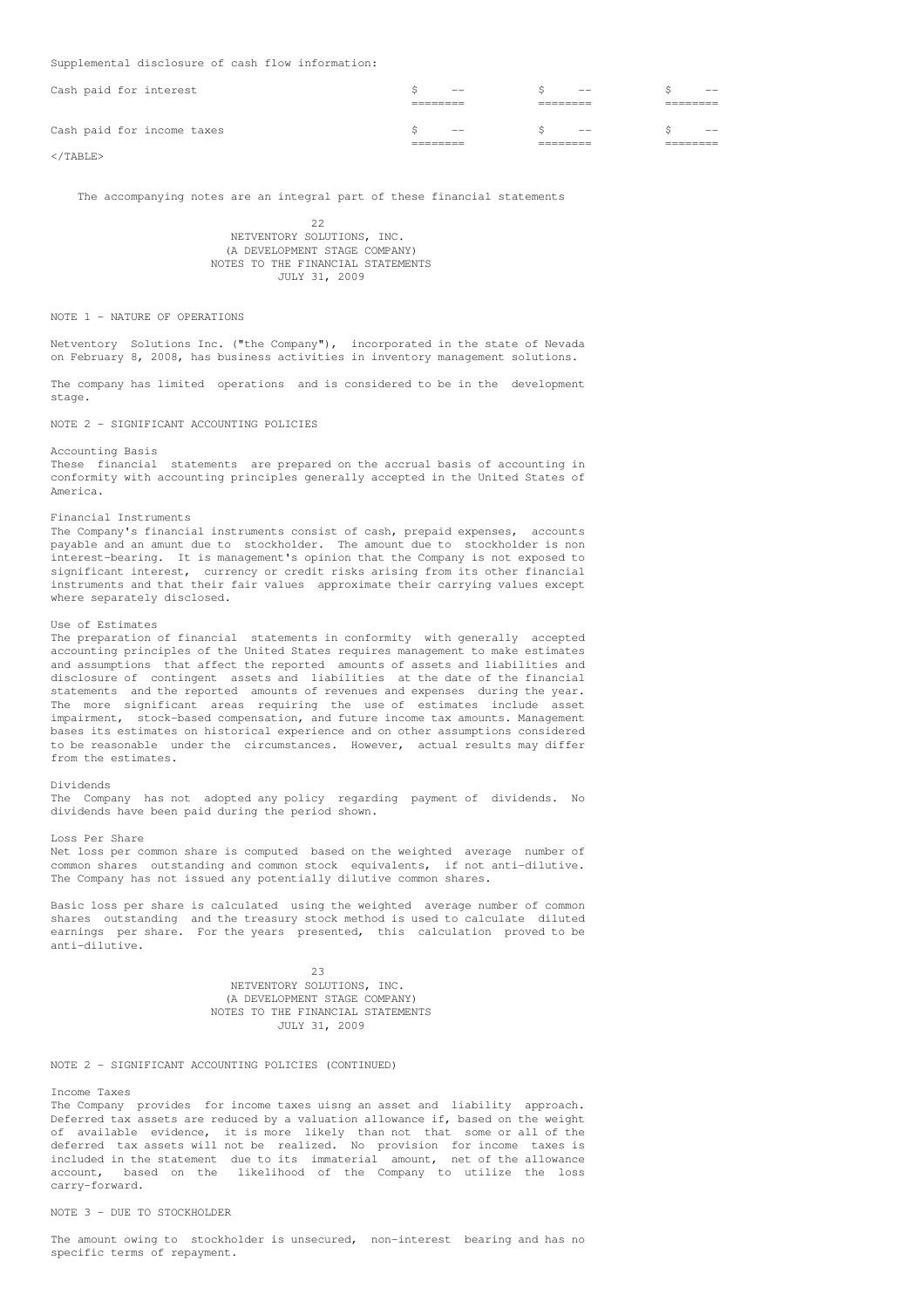## NOTE 4 - STOCKHOLDERS' EQUITY

The company has 100,000,000 common shares authorized at a par value of \$0.001 per share. During the period ended July 31, 2008, the company issued 2,140,000 common shares for total proceeds of \$47,000. As of July 31, 2009, the company has no warrants or options outstanding. There were no additional shares issued during the year ended July 31, 2009. Total shares outstanding as of July 31, 2009 were 2,140,000.

## NOTE 5 - INCOME TAXES

In the Company's opinion, it is uncertain whether it will generate sufficient taxable income in the future to fully utilize the net deferred tax asset. Accordingly, a valuation allowance equal to the deferred tax asset has been recorded. The total deferred tax asset is \$8,998, which is calculated by multiplying a 22% estimated tax rate by the cumulative NOL of \$40,901.

### NOTE 6 - RELATED PARTY TRANSACTION

As at July 31, 2009, there is a balance owing to a stockholder of the Company in the amount of \$12,034.

The officers and directors of the Company are involved in other business activities and may, in the future, become involved in other business opportunities that become available. They may face a conflict in selecting between the Company and other business interests. The Company has not formulated a policy for the resolution of such conflicts.

## NOTE 7 - GOING CONCERN

The accompanying financial statements have been prepared assuming that the company will continue as a going concern. As discussed in the notes to the financial statements, the Company has no established source of revenue. This raises substantial doubt about the Company's ability to continue as a going concern. Without realization of additional capital, it would be unlikely for the Company to continue as a going concern. The financial statements do not include any adjustments that might result from this uncertainty.

> 24 NETVENTORY SOLUTIONS, INC. (A DEVELOPMENT STAGE COMPANY) NOTES TO THE FINANCIAL STATEMENTS JULY 31, 2009

#### NOTE 7 - GOING CONCERN (CONTINUED)

The Company's activities to date have been supported by equity financing. It has sustained losses in all previous reporting periods with an inception to date loss of \$40,901 as of July 31, 2009. Management continues to seek funding from its shareholders and other qualified investors to pursue its business plan. In the alternative, the Company may be amenable to a sale, merger or other acquisition in the event such transaction is deemed by management to be in the best interests of the shareholders.

### NOTE 8 - RECENT ACCOUNTING PRONOUNCEMENTS

Below is a listing of the most recent accounting standards and their effect on the Company.

STATEMENT NO. 150 - ACCOUNTING FOR CERTAIN FINANCIAL INSTRUMENTS WITH CHARACTERISTICS OF BOTH LIABILITIES AND EQUITY (ISSUED 5/03)

This Statement establishes standards for how an issuer classifies and measures certain financial instruments with characteristics of both liabilities and equity.

STATEMENT NO. 151- INVENTORY COSTS-AN AMENDMENT OF ARB NO. 43, CHAPTER 4 (ISSUED 11/04)

This statement amends the guidance in ARB No. 43, Chapter 4, INVENTORY PRICING, to clarify the accounting for abnormal amounts of idle facility expense, freight, handling costs, and wasted material (spoilage). Paragraph 5 of ARB 43, Chapter 4, previously stated that "...under some circumstances, items such as idle facility expense, excessive spoilage, double freight and re-handling costs may be so abnormal ass to require treatment as current period charges...." This Statement requires that those items be recognized as current-period charges regardless of whether they meet the criterion of "so abnormal." In addition, this Statement requires that allocation of fixed production overheads to the costs of conversion be based on the normal capacity of the production facilities.

STATEMENT NO. 152 - ACCOUNTING FOR REAL ESTATE TIME-SHARING TRANSACTIONS (AN AMENDMENT OF FASB STATEMENTS NO. 66 AND 67)

This Statement amends FASB Statement No. 66, ACCOUNTING FOR SALES OF REAL ESTATE, to reference the financial accounting and reporting guidance for real estate time-sharing transactions that is provided in AICPA Statement of Position (SOP) 04-2, ACCOUNTING FOR REAL ESTATE TIME-SHARING TRANSACTIONS.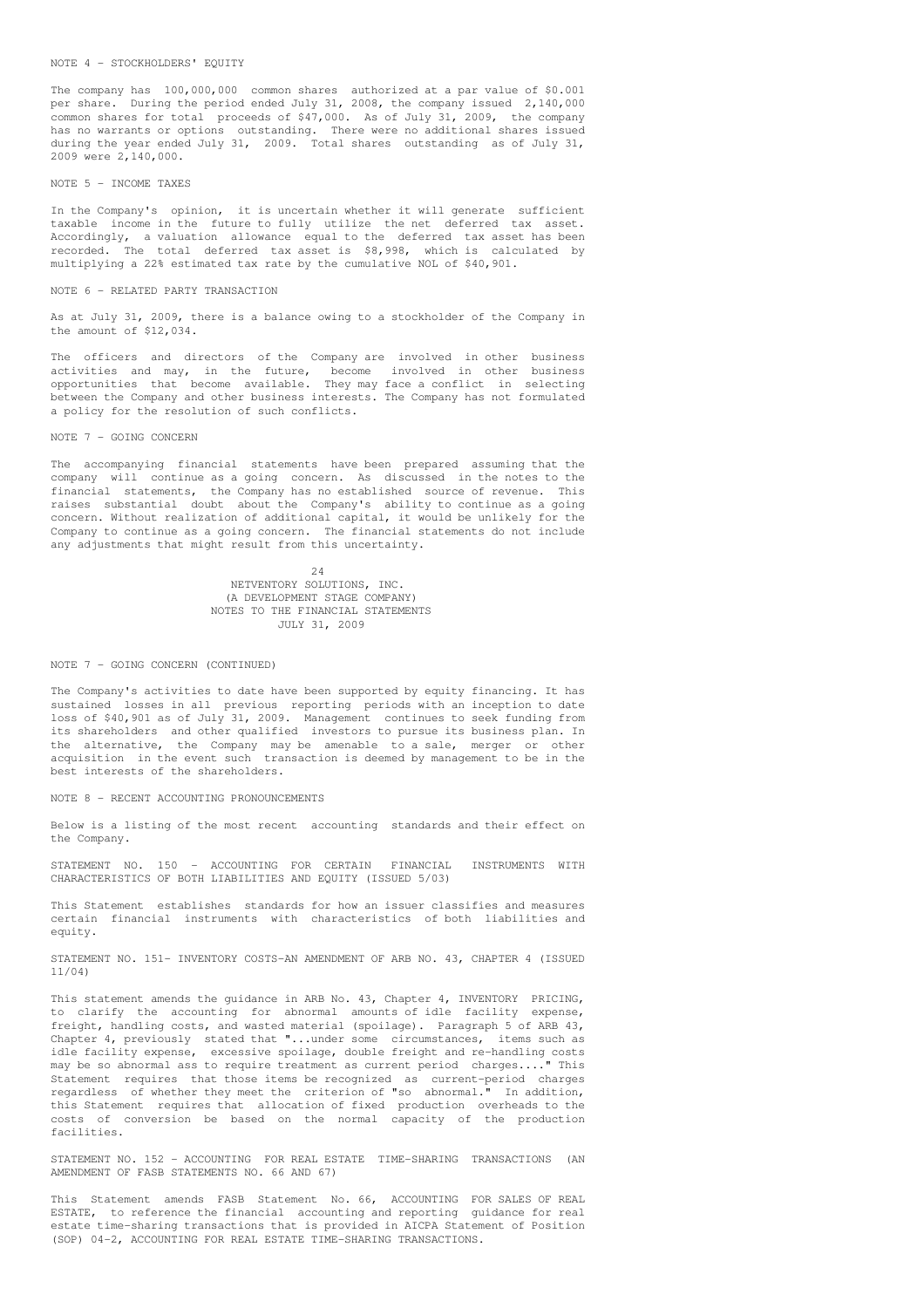This Statement also amends FASB Statement No. 67, Accounting FOR COSTS AND INITIAL RENTAL OPERATIONS OF REAL ESTATE PROJECTS, states that the guidance for (a) incidental operations and (b) costs incurred to sell real estate projects does not apply to real estate time-sharing transactions. The accounting for those operations and costs is subject to the guidance in SOP 04-2.

## 25 NETVENTORY SOLUTIONS, INC. (A DEVELOPMENT STAGE COMPANY) NOTES TO THE FINANCIAL STATEMENTS JULY 31, 2009

## NOTE 8 - RECENT ACCOUNTING PRONOUNCEMENTS (CONTINUED)

STATEMENT NO. 153- EXCHANGES OF NON-MONETARY ASSETS (AN AMENDMENT OF APB OPINION NO. 29)

The guidance in APB Opinion No. 29, ACCOUNTING FOR NON-MONETARY TRANSACTIONS, is based on the principle that exchanges of non-monetary assets should be measured based on the fair value of the assets exchanged. The guidance in that Opinion, however, includes certain exceptions to the principle. This Statement amends Opinion 29 to eliminate the exception for non-monetary exchanges of similar productive assts and replaces it with a general exception for exchanges of non-monetary assets that do not have commercial substance. A non-monetary exchange has commercial substance if the future cash flows of the entity are expected to change significantly as a result of the exchange.

STATEMENT NO. 154 - ACCOUNTING CHANGES AND ERROR CORRECTIONS (A REPLACEMENT OF APB OPINION NO. 20 AND FASB STATEMENT NO. 3)

This Statement replaces APB Opinion No. 20, ACCOUNTING CHANGES, and FASB Statement No. 3, REPORTING ACCOUNTING CHANGES IN INTERIM FINANCIAL STATEMENTS, and changes the requirements for the accounting for and reporting of a change in accounting principle. This Statement applies to all voluntary changes in accounting principle. It also applies to changes required by an accounting pronouncement in the unusual instance that the pronouncement does not include specific transition provisions. When a pronouncement includes specific transition provisions, those provisions should be followed.

SFAS NO. 155 ACCOUNTING FOR CERTAIN HYBRID FINANCIAL INSTRUMENTS-AN AMENDMENT OF FASB STATEMENTS NO. 133 AND 140

This statement amends FASB Statements No. 140, Accounting for Transfers and Servicing of Financial Assets and Extinguishments of Liabilities. This statement resolves issues addressed in Statement 133 Implementation Issue No. D1, Application of Statement 133 to Beneficial Interests in Securitized Financial Assets. This statement is effective for all financial instruments acquired or issued after the beginning of an entity's first fiscal year that begins after September 15, 2006.

SFAS NO. 156 ACCOUNTING FOR SERVICING OF FINANCIAL ASSETS-AN AMENDMENT OF FASB STATEMENT NO. 140

This statement amends FASB Statement No. 140 with respect to the accounting for separately recognized servicing liabilities. An entity should adopt this statement as of the beginning of its first fiscal year that begins after September 15, 2006.

## SFAS NO. 157 FAIR VALUE MEASUREMENTS

In September 2006, the FASB issued SFAS No. 157, FAIR VALUE MEASUREMENTS, which defines fair value, establishes a framework for measuring fair value in generally accepted accounting principles, and expands disclosures about fair value measurements. SFAS No. 157 does not require any new fair value measurements, but provides guidance on how to measure fair value by providing a fair value hierarchy used to classify the source of the information. This statement is effective for us beginning May 1, 2008.

> 26 NETVENTORY SOLUTIONS, INC. (A DEVELOPMENT STAGE COMPANY) NOTES TO THE FINANCIAL STATEMENTS JULY 31, 2009

NOTE 8 - RECENT ACCOUNTING PRONOUNCEMENTS (CONTINUED)

SFAS NO. 158 EMPLOYERS' ACCOUNTING FOR DEFINED BENEFIT PENSION AND OTHER POSTRETIREMENT PLANS-AN AMENDMENT OF FASB STATEMENTS NO. 87, 88, 106, AND 132(R))

This statement improves the financial reporting by requiring an employer to recognize the overfunded or underfunded status of a defined benefit postretirement plan (other than a multiemployer plan) as an asset or liabilities in its statement of financial positions and to recognize changes in that funded status in the year in which the changes occur through comprehensive income of a business entity. This statement also improves financial reporting by requiring an employer to measure the funded status of a plan as of the date of its year-end statement of financial position, with limited exceptions.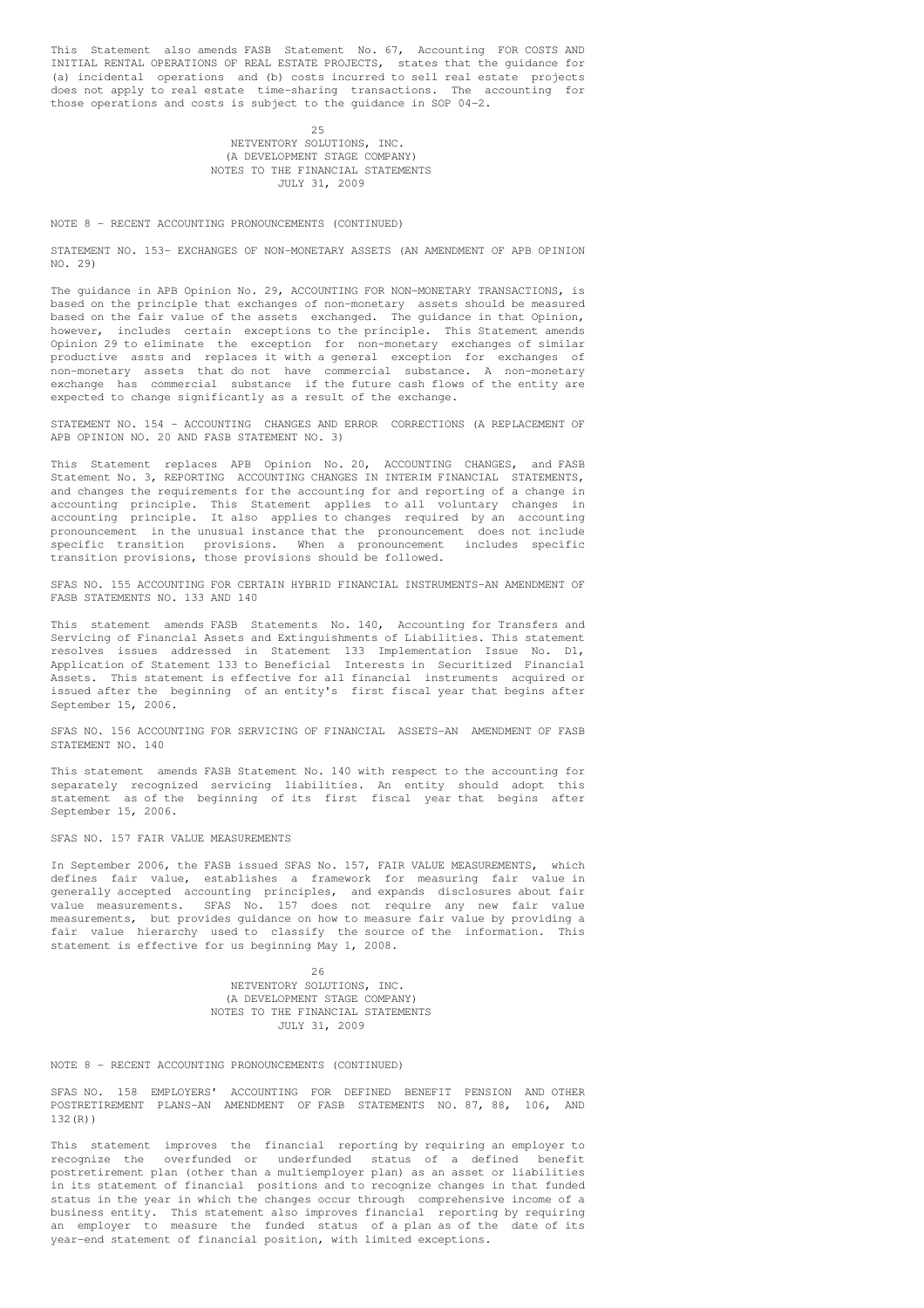SFAS NO. 159 THE FAIR VALUE OPTION FOR FINANCIAL ASSETS AND FINANCIAL LIABILITIES-INCLUDING AN AMENDMENT OF FASB STATEMENT NO. 115

This statement permits entities to choose to measure many financial instruments and certain items at fair value. The objective is to improve the financial reporting by providing entities with the opportunity to mitigate volatility in reported earnings caused by measuring related assets and liabilities differently without having to apply complex hedge accounting provisions. This statement is expected to expand the use of fair value measurement objectives for accounting for financial instruments. This statement is effective as of the beginning of an entity's first fiscal year that begins after November 15, 2007.

SFAS NO. 160 NON-CONTROLLING INTEREST IN CONSOLIDATED FINANCIAL STATEMENTS-AN AMENDMENT OF ARB NO. 51

This statement amends ARB 51 to establish accounting and reporting standards for the non-controlling interest in a subsidiary and for the deconsolidation of a subsidiary. It also changes the way the consolidated income statement is presented for non-controlling interest. This statement improves comparability by eliminating diversity of methods. This statement also requires expanded disclosure.

### SFAS NO. 161

This statement is intended to enhance the disclosure requirements for derivative instruments and hedging activities as required by SFAS 133.

SFAS 162

This statement indentifies the sources of accounting principles and the framework for selecting the principles to by used in the preparation of financial statements for entities that are presented in conformity with generally accepted accounting principles in the United States, (the GAAP hierarchy).

> $27$ NETVENTORY SOLUTIONS, INC. (A DEVELOPMENT STAGE COMPANY) NOTES TO THE FINANCIAL STATEMENTS JULY 31, 2009

NOTE 8 - RECENT ACCOUNTING PRONOUNCEMENTS (CONTINUED)

## FIN NO. 48

In June 2006, the FASB issued Interpretation No. 48 ("FIN No. 48"), ACCOUNTING FOR UNCERTAINTY IN INCOME TAXES--AN INTERPRETATION OF FASB STATEMENT NO. 109, which clarifies the accounting for uncertainty in income taxes recognized in an enterprise's financial statements in accordance with SFAS No. 109, ACCOUNTING FOR INCOME TAXES. The Interpretation provides a recognition threshold and measurement attribute for the financial statement recognition and measurement of a tax position taken or expected to be taken in a tax return. Under FIN No. 48, the Company may recognize the tax benefit from an uncertain tax position only if it is more likely than not that the tax position will be sustained on examination by the taxing authorities, based on the technical merits of the position. The tax benefits recognized in the financial statements from such a position should be measured based on the largest benefit that has a greater than 50% likelihood of being realized upon ultimate settlement. FIN No. 48 also provides guidance on de-recognition, classification, interest and penalties, accounting in interim periods, disclosure, and transition. FIN No. 48 is effective for us beginning July 1, 2007.

In June 2006, the FASB ratified the Emerging Issues Task Force ("EITF") consensus on EITF Issue No. 06-2, "Accounting for Sabbatical Leave and Other Similar Benefits Pursuant to FASB Statement No. 43." EITF Issue No. 06-2 requires companies to accrue the costs of compensated absences under a sabbatical or similar benefit arrangement over the requisite service period. EITF Issue No. 06-2 is effective for us beginning July 1, 2007. The cumulative effect of the application of this consensus on prior period results should be recognized through a cumulative-effect adjustment to retained earnings as of the beginning of the year of adoption. Elective retrospective application is also permitted.

Staff Accounting Bulletin ("SAB") No. 108, Considering the Effects of Prior Year Misstatements when Quantifying Current Year Misstatements. SAB No. 108 requires companies to quantify misstatements using both a balance sheet (iron curtain) and an income statement (rollover) approach to evaluate whether either approach results in an error that is material in light of relevant quantitative and qualitative factors, and provides for a one-time cumulative effect transition adjustment. SAB No. 108.

The FASB has replaced SFAS No. 141 with a new statement on Business Combinations that changes the way that minority interest is recorded and modified as a parent's interest in a subsidiary changes. The adoption of these and other new Statements is not expected to have a material effect on the Company's current financial position, results or operations, or cash flows.

NOTE 9 - SUBSEQUENT EVENTS

The Company has analyzed its operations subsequent to July 31, 2009 through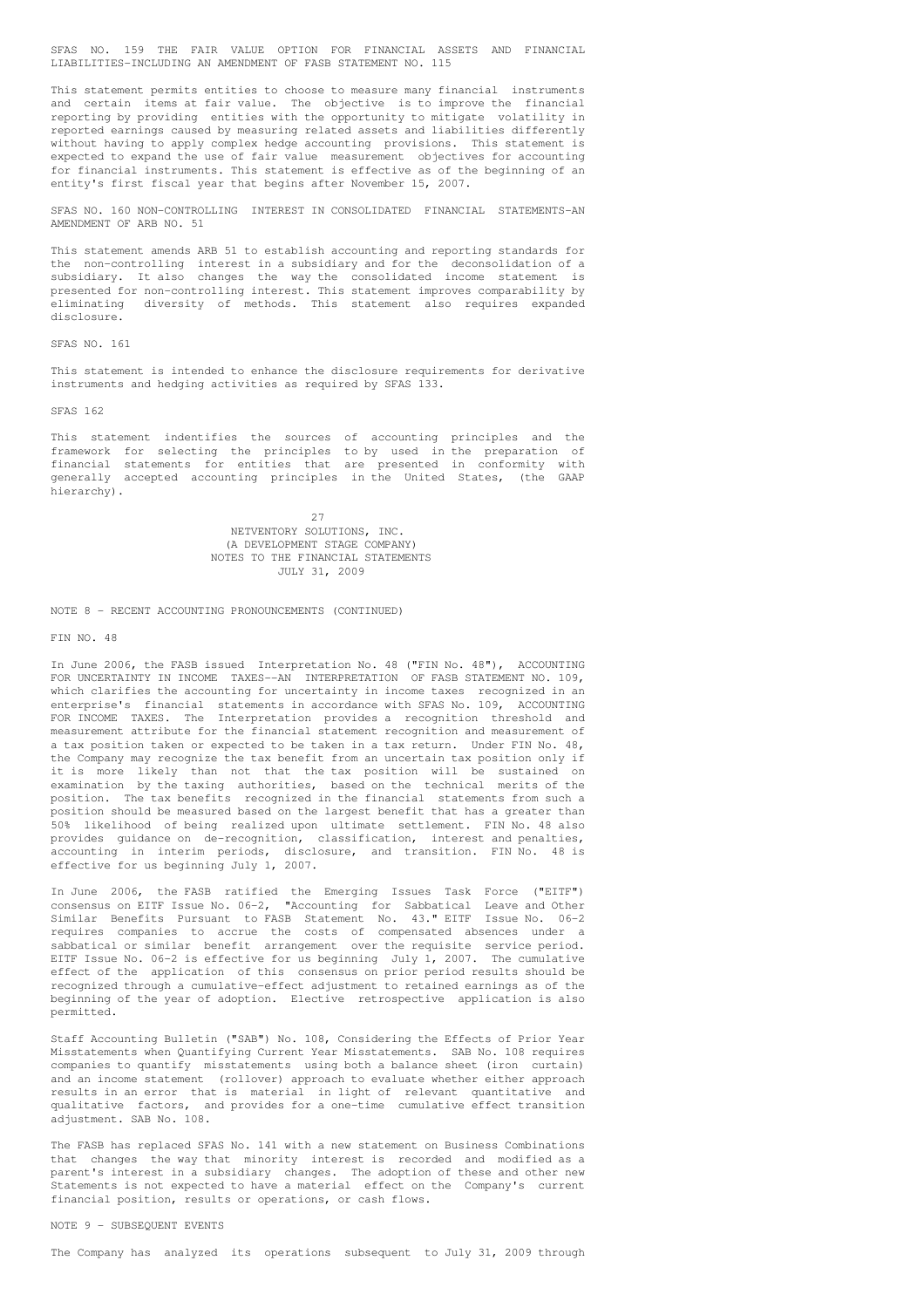November 13, 2009 and has determined that it does not have any material subsequent events to disclose in these financial statements.

 $28$ 

## ITEM 9. CHANGES IN AND DISAGREEMENTS WITH ACCOUNTANTS ON ACCOUNTING AND FINANCIAL DISCLOSURE

None.

## ITEM 9A. CONTROLS AND PROCEDURES

## DISCLOSURE CONTROLS AND PROCEDURES

As required by Rule 13a-15/15d-15 under the Securities and Exchange Act of 1934, as amended (the "Exchange Act"), as of July 31, 2009, we carried out an evaluation of the effectiveness of the design and operation of our disclosure controls and procedures. This evaluation was carried out under the supervision and with the participation of our management, our President (Principal Executive Officer and Principal Financial Officer). Based upon the results of that evaluation, our management has concluded that, as of July 31, 2009, our disclosure controls and procedures were effective, in that they provide reasonable assurance that material information related to our Company required to be disclosed in the reports that we file or submit under the Exchange Act is recorded, processed, summarized and reported within the time periods specified in the SEC's rules and forms, and that such information is accumulated and communicated to management to allow timely decisions on required disclosure.

MANAGEMENT'S REPORT ON INTERNAL CONTROL OVER FINANCIAL REPORTING

Our management is responsible for establishing and maintaining adequate internal control over financial reporting. Internal control over financial reporting is defined in Rule 13a-15(f) or 15d-15(f) promulgated under the Securities Exchange Act of 1934 as a process designed by, or under the supervision of, the company's principal executive and principal financial officers and effected by the company's board of directors, management and other personnel, to provide reasonable assurance regarding the reliability of financial reporting and the preparation of financial statements for external purposes in accordance with accounting principles generally accepted in the United States of America and includes those policies and procedures that:

- Pertain to the maintenance of records that in reasonable detail accurately and fairly reflect the transactions and dispositions of the assets of the company;
- Provide reasonable assurance that transactions are recorded as necessary to permit preparation of financial statements in accordance with accounting principles generally accepted in the United States of America and that receipts and expenditures of the company are being made only in accordance with authorizations of management and directors of the company; and
- Provide reasonable assurance regarding prevention or timely detection of unauthorized acquisition, use or disposition of the company's assets that could have a material effect on the financial statements.

Because of its inherent limitations, internal control over financial reporting may not prevent or detect misstatements. Projections of any evaluation of effectiveness to future periods are subject to the risk that controls may become inadequate because of changes in conditions, or that the degree of compliance with the policies or procedures may deteriorate. All internal control systems, no matter how well designed, have inherent limitations. Therefore, even those systems determined to be effective can provide only reasonable assurance with respect to financial statement preparation and presentation. Because of the inherent limitations of internal control, there is a risk that material misstatements may not be prevented or detected on a timely basis by internal control over financial reporting. However, these inherent limitations are known features of the financial reporting process. Therefore, it is possible to design into the process safeguards to reduce, though not eliminate, this risk.

As of July 31, 2009, our principal executive officer and principal financial officer assessed the effectiveness of our internal control over financial reporting based on the criteria for effective internal control over financial reporting established in Internal Control--Integrated Framework issued by the Committee of Sponsoring Organizations of the Treadway Commission ("COSO") and SEC guidance on conducting such assessments. Based on that evaluation, he concluded that, during the period covered by this report, such internal controls and procedures were not effective. This was due to deficiencies that existed in the design or operation of our internal controls over financial reporting

## $29$

described below which adversely affected our internal controls and which may be considered to be material weaknesses.

The matters involving internal controls and procedures that our principal executive officer and principal financial officer considered to be material weaknesses under the standards of the Public Company Accounting Oversight Board were: (1) lack of a functioning audit committee due to a lack of a majority of independent members and a lack of a majority of outside directors on our board of directors, resulting in ineffective oversight in the establishment and monitoring of required internal controls and procedures; (2) inadequate segregation of duties consistent with control objectives; and (3) ineffective controls over period end financial disclosure and reporting processes. The aforementioned material weaknesses were identified by our principal executive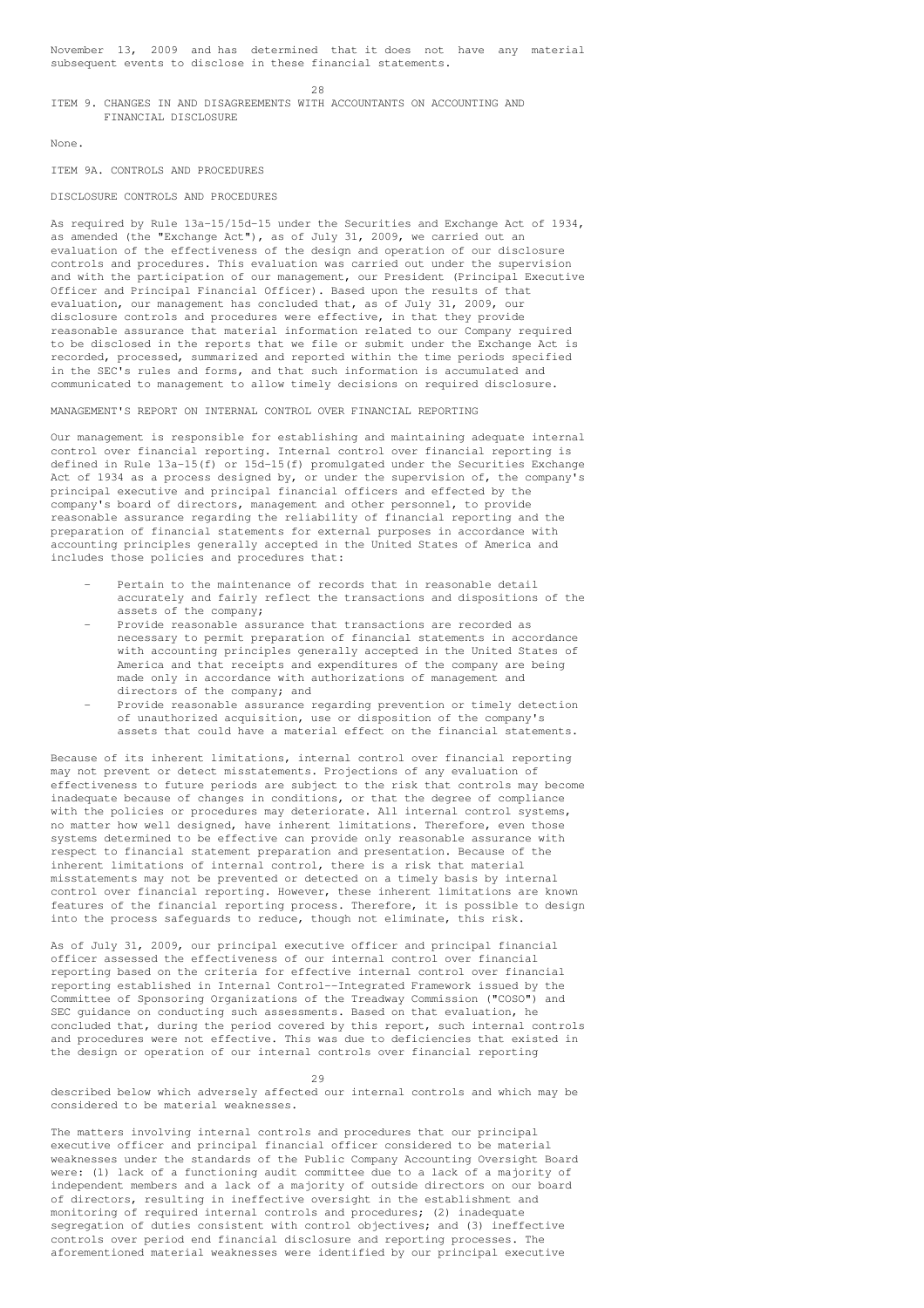officer and principal financial officer in connection with the audit of our financial statements as of July 31, 2009.

Our principal executive officer and principal financial officer believes that the material weaknesses set forth in items (2) and (3) above did not have an effect on our financial results. However, our principal executive officer and principal financial officer believes that the lack of a functioning audit committee and the lack of a majority of outside directors on our board of directors result in ineffective oversight in the establishment and monitoring of required internal controls and procedures, which could result in a material misstatement in our financial statements in future periods.

This annual report does not include an attestation report of the Company's registered public accounting firm regarding internal control over financial reporting. Management's report was not subject to attestation by the Company's registered public accounting firm pursuant to temporary rules of the SEC that permit the Company to provide only the management's report in this annual report.

## MANAGEMENT'S REMEDIATION INITIATIVES

In an effort to remediate the identified material weaknesses and other deficiencies and enhance our internal controls, we have initiated, or plan to initiate, the following series of measures:

We will create a position to segregate duties consistent with control objectives and will increase our personnel resources and technical accounting expertise within the accounting function when funds are available to us. And, we plan to appoint one or more outside directors to our board of directors who shall be appointed to an audit committee resulting in a fully functioning audit committee who will undertake the oversight in the establishment and monitoring of required internal controls and procedures such as reviewing and approving estimates and assumptions made by management when funds are available to us.

Management believes that the appointment of one or more outside directors, who shall be appointed to a fully functioning audit committee, will remedy the lack of a functioning audit committee and a lack of a majority of outside directors on our Board.

We anticipate that these initiatives will be at least partially, if not fully, implemented by December 31, 2009. Additionally, we plan to test our updated controls and remediate our deficiencies by July 31, 2010.

CHANGES IN INTERNAL CONTROLS OVER FINANCIAL REPORTING

There was no change in our internal controls over financial reporting that occurred during the period covered by this report, which has materially affected, or is reasonably likely to materially affect, our internal controls over financial reporting.

ITEM 9B. OTHER INFORMATION.

None.

## $30$ PART III

ITEM 10. DIRECTORS, EXECUTIVE OFFICERS AND CORPORATE GOVERNANCE EXECUTIVE OFFICER AND DIRECTORS

Our officers and directors and their ages and positions are as follows:

| Name                | Age | Position               |  |  |  |
|---------------------|-----|------------------------|--|--|--|
|                     |     |                        |  |  |  |
| Ronald C. Dela Cruz | 33  | President and Director |  |  |  |
| David Marby         | 28  | Director               |  |  |  |

BIOGRAPHICAL INFORMATION

Set forth below is a brief description of the background and business experience of our executive officer and director for the past five years.

## RONALD C. DELA CRUZ, PRESIDENT AND BOARD MEMBER.

Mr. Dela Cruz is currently employed as a PhP software developer for CitizensSoft Inc. in the Philippines where he has worked since February of 2007. Prior to that he held a similar position as a PhP software developer at the Institute for Popular Democracy where he worked on web based database management software products beginning in 2005. In this role, Mr. Dela Cruz was involved in both the software development and the migration to a web-based platform for users. Prior to that, from 2002 to 2005, he worked as an independent software developer on projects related to wireless, multimedia, web development and artificial intelligence. Mr. Dela Cruz has worked extensively with Java, ASP, PhP, MySQL, PostgreSQL and C++. Prior to working as a freelance developer he worked for UP Diliman as a Graduate Research Assistant from June 2000 to April 2002 and at Software Brewers Inc. in the Philippines from July 1997 to April 1999.

He graduated with a Bachelor's degree in Computer Science / Information Technology from the Polytechnic University of the Philippines in April 1997.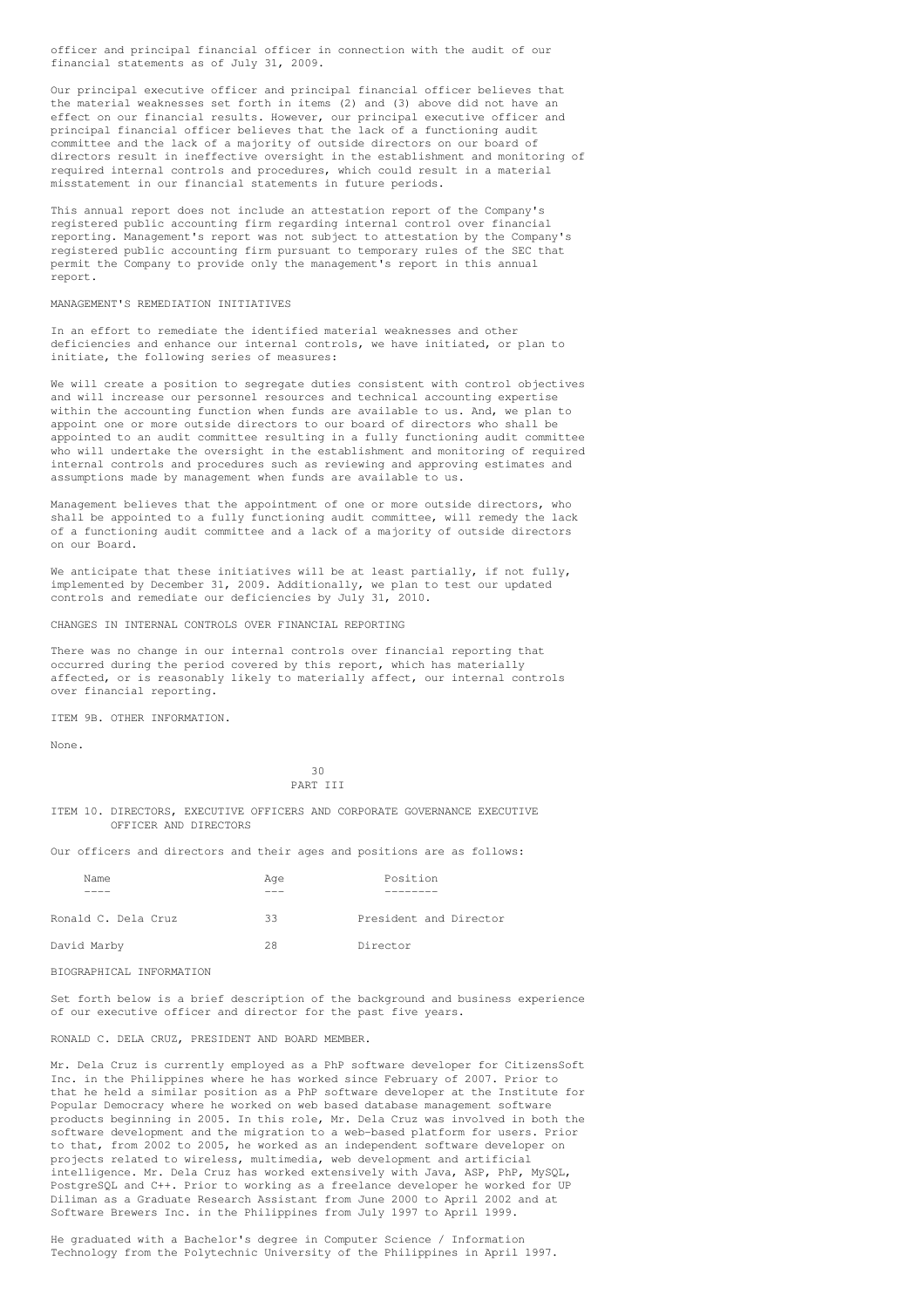Since then he has completed 30 units of credit towards his Masters degree in Computer Science.

DAVID MARBY, BOARD MEMBER.

Mr. Marby is currently employed as a Senior Account Manager for Pixel Pro Design Studio in the Philippines, a position he held since October 2006. His responsibilities include all aspects of sales and marketing account management activities. Between January 2005 and September 2006, Mr. Marby was employed as the Customer Service Representative (CSR) Supervisor at Wi-Max Business Innovations Inc. His job responsibilities included handling all customer requests as well as sales enquiries. He assisted the sales staff in resolving problems brought forth by the company's customers and handled various aspects of staff operations.

Mr. Marby attended the Technological Institute of the Philippines from 1997 to 1998 with a focus on Civil Engineering. From 1998 to 2000, he attended AMA Computer Learning Center where he focused on computer system design and programming courses.

31

COMMITTEES OF THE BOARD OF DIRECTORS

To date, our Board of Directors has not established a nominating and governance committee, a compensation committee, nor an audit committee.

CODE OF ETHICS

We currently do not have a Code of Ethics.

## SECTION 16(a) BENEFICIAL OWNERSHIP REPORTING COMPLIANCE

Section 16(a) of the Securities Exchange Act of 1934, as amended, requires our directors, executive officers, and stockholders holding more than 10% of our outstanding common stock, to file with the Securities and Exchange Commission initial reports of ownership and reports of changes in beneficial ownership of our common stock. Executive officers, directors and greater-than-10% stockholders are required by SEC regulations to furnish us with copies of all Section 16(a) reports they file. To our knowledge, based solely on review of the copies of such reports furnished to us for the period ended March 31, 2009, no Section 16(a) reports required to be filed by our executive officers, directors and greater-than-10% stockholders were not filed on a timely basis.

ITEM 11. EXECUTIVE COMPENSATION.

The particulars of compensation paid to the following persons during the fiscal period ended July 31, 2009 are set out in the summary compensation table below:

- our Chief Executive Officer (Principal Executive Officer);
- our Chief Financial Officer (Principal Financial Officer);
- each of our three most highly compensated executive officers, other than the Principal Executive Officer and the Principal Financial Officer, who were serving as executive officers at the end of the fiscal year ended July 31, 2009; and
- up to two additional individuals for whom disclosure would have been provided under the item above but for the fact that the individual was not serving as our executive officer at the end of the fiscal year ended July 31, 2009;

(collectively, the "Named Executive Officers"):

#### SUMMARY COMPENSATION TABLE

<TABLE> <CAPTION>

|                              | Fiscal Year |        |       | Stock  | Option | Non-Equity<br>Incentive<br>Plan | Nonqualified<br>Deferred<br>Compensation | All Other    |       |
|------------------------------|-------------|--------|-------|--------|--------|---------------------------------|------------------------------------------|--------------|-------|
|                              | Ended       | Salary | Bonus | Awards | Awards | Compensation                    | Earnings                                 | Compensation | Total |
| Name                         | July 31,    | (5)    | (5)   | (5)    | (5)    | (\$)                            | (5)                                      | (\$)         | (\$)  |
| $---$                        | -----       |        |       |        |        |                                 |                                          |              |       |
| $<$ S>                       | $<$ C>      | <<     | <<    | <<     | <<     | <<                              | <<                                       | $<\infty$    | <<    |
| Mr. Ronald C. Dela           | 2009        | 0      | 0     |        |        |                                 |                                          |              | 0     |
| Cruz(1)<br>$\langle$ /TABLE> | 2008        | 0      | 0     |        |        |                                 |                                          |              | 0     |

#### Notes:

(1) Mr. Dela Cruz has been our President and a Director since we were incorporated on February 8, 2008.

> 32 OUTSTANDING EQUITY AWARDS AT FISCAL YEAR END

<TABLE> <CAPTION>

Option Awards Stock Awards Stock Awards

Equity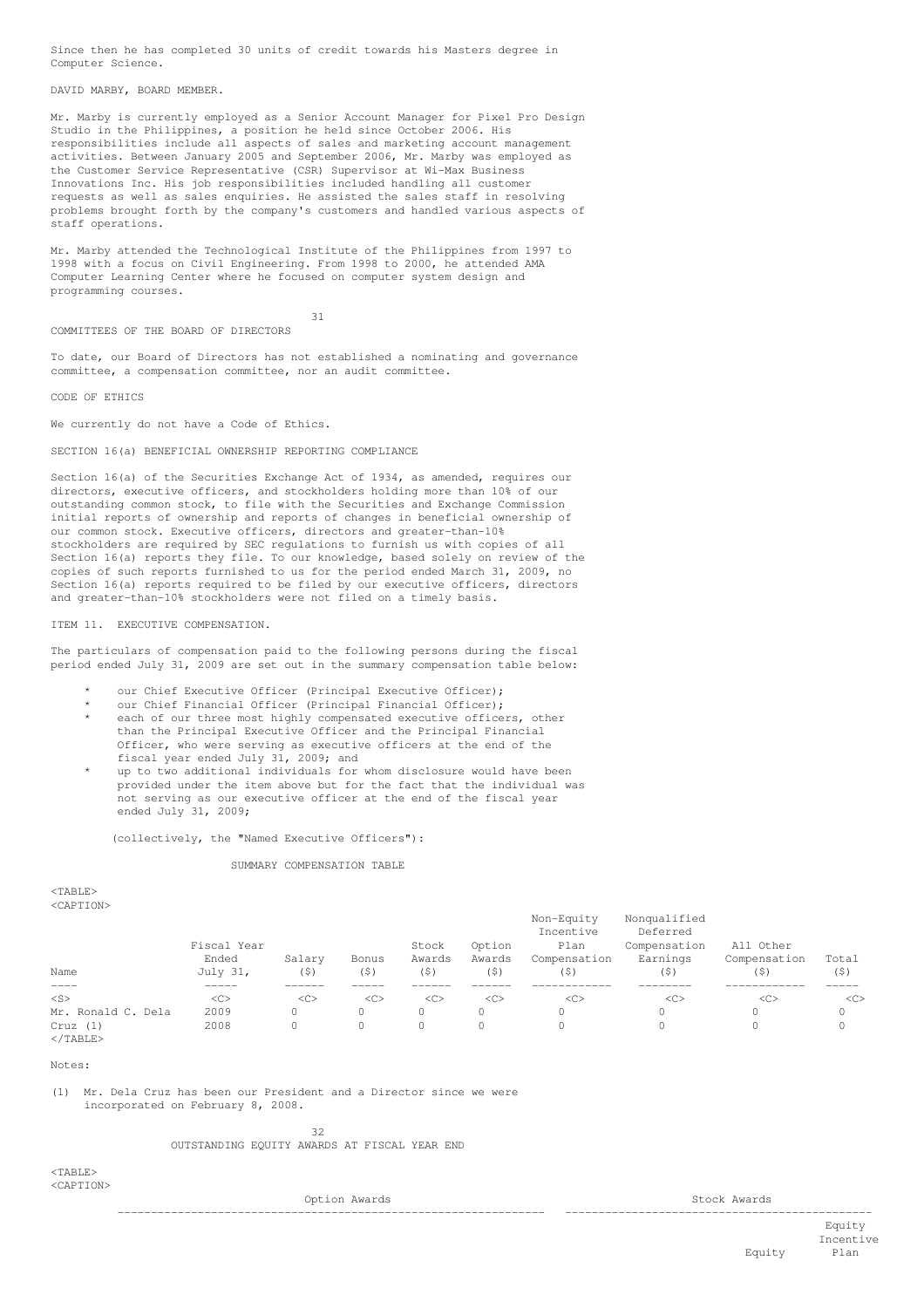|            | Number of<br>Securities<br>Underlying<br>Unexercised<br>Options | Number of<br>Securities<br>Underlying<br>Unexercised<br>Options | Equity<br>Incentive<br>Plan Awards;<br>Number of<br>Securities<br>Underlying<br>Unexercised<br>Unearned | Option<br>Exercise | Option<br>Expiration | Number<br>οf<br>Shares<br>or Units<br>of Stock<br>That<br>Have Not | Market<br>Value of<br>Shares or<br>Units of<br>Stock That<br>Have Not | Incentive<br>Plan<br>Awards:<br>Number of<br>Unearned<br>Shares,<br>Units or<br>Other<br>Rights<br>That<br>Have Not | Awards:<br>Market or<br>Payout<br>Value of<br>Unearned<br>Shares,<br>Units or<br>Other<br>Rights<br>That<br>Have Not |
|------------|-----------------------------------------------------------------|-----------------------------------------------------------------|---------------------------------------------------------------------------------------------------------|--------------------|----------------------|--------------------------------------------------------------------|-----------------------------------------------------------------------|---------------------------------------------------------------------------------------------------------------------|----------------------------------------------------------------------------------------------------------------------|
| Name       | Exerciseable(f))                                                | Unexercisable(#)                                                | Options (#)                                                                                             | Price(5)           | Date                 | Vested(#)                                                          | Vested(\$)                                                            | Vested(#)                                                                                                           | Vested(\$)                                                                                                           |
| $<$ S>     | <<                                                              | <<                                                              | <<                                                                                                      | <<                 | $<\infty$            | <<                                                                 | <<                                                                    | $<$ C>                                                                                                              | <<                                                                                                                   |
| Mr. Ronald |                                                                 |                                                                 |                                                                                                         |                    |                      |                                                                    |                                                                       |                                                                                                                     |                                                                                                                      |

C. Dela Cruz

</TABLE>

OPTION GRANTS AND EXERCISES

There were no option grants or exercises by any of the executive officers named in the Summary Compensation Table above.

EMPLOYMENT AGREEMENTS

We have not entered into employment and/or consultant agreements with our Directors and officers.

COMPENSATION OF DIRECTORS

All directors receive reimbursement for reasonable out-of-pocket expenses in attending board of directors meetings and for promoting our business. From time to time we may engage certain members of the board of directors to perform services on our behalf. In such cases, we compensate the members for their services at rates no more favorable than could be obtained from unaffiliated parties. Our directors have not received any compensation for the fiscal year ended July 31, 2009.

33 ITEM 12. SECURITY OWNERSHIP OF CERTAIN BENEFICIAL OWNERS AND MANAGEMENT AND RELATED STOCKHOLDER MATTERS

BENEFICIAL OWNERSHIP OF HOLDINGS

The table below sets forth the number and percentage of shares of our common stock owned as of October 26, 2009, by the following persons: (i) stockholders known to us who own 5% or more of our outstanding shares, (ii) each of our Directors, and (iii) our officers and Directors as a group. Unless otherwise indicated, each of the stockholders has sole voting and investment power with respect to the shares beneficially owned.

<TABLE> <CAPTION>

| Title of Class                                  | Name and Address of<br>Beneficial Owner (2) | Amount and Nature<br>of Beneficial Ownership | Percentage of<br>Class (1) |
|-------------------------------------------------|---------------------------------------------|----------------------------------------------|----------------------------|
| $<$ S>                                          | $<\infty$                                   | <<                                           | <<                         |
| Common Stock                                    | Mr. Ronald C. Dela Cruz                     | 750,000                                      | 35.0%                      |
| Common Stock                                    | Mr. David Marby                             | 750,000                                      | 35.0%                      |
| All officers as<br>a Group<br>$\langle$ /TABLE> |                                             | 1,500,000                                    | 70.0%                      |

----------

(1) Based on 2,140,000 shares of our common stock outstanding.

CHANGES IN CONTROL

There are no existing arrangements that may result in a change in control of the Company.

SECURITIES AUTHORIZED FOR ISSUANCE UNDER EQUITY COMPENSATION PLANS.

The following table sets forth information regarding our equity compensation plans.

 $ZTAPLF$ <CAPTION>

|                                                   | Number of Securities to be                                             |                                                                                   | Number of Securities                                                          |
|---------------------------------------------------|------------------------------------------------------------------------|-----------------------------------------------------------------------------------|-------------------------------------------------------------------------------|
|                                                   | Issued Upon Exercise of<br>Outstanding Options,<br>Warrants and Rights | Weighted-Average Exercise<br>Price of Outstanding Options,<br>Warrants and Rights | Remaining Available for<br>Future Issuance Under<br>Equity Compensation Plans |
| Plan Category                                     | (a)                                                                    | (b)                                                                               | (excluding column (a))                                                        |
|                                                   |                                                                        |                                                                                   |                                                                               |
| $<$ S>                                            | < <sub></sub>                                                          | <c></c>                                                                           | <<                                                                            |
| Equity Compensation Plans<br>Approved by Security |                                                                        |                                                                                   | $- -$                                                                         |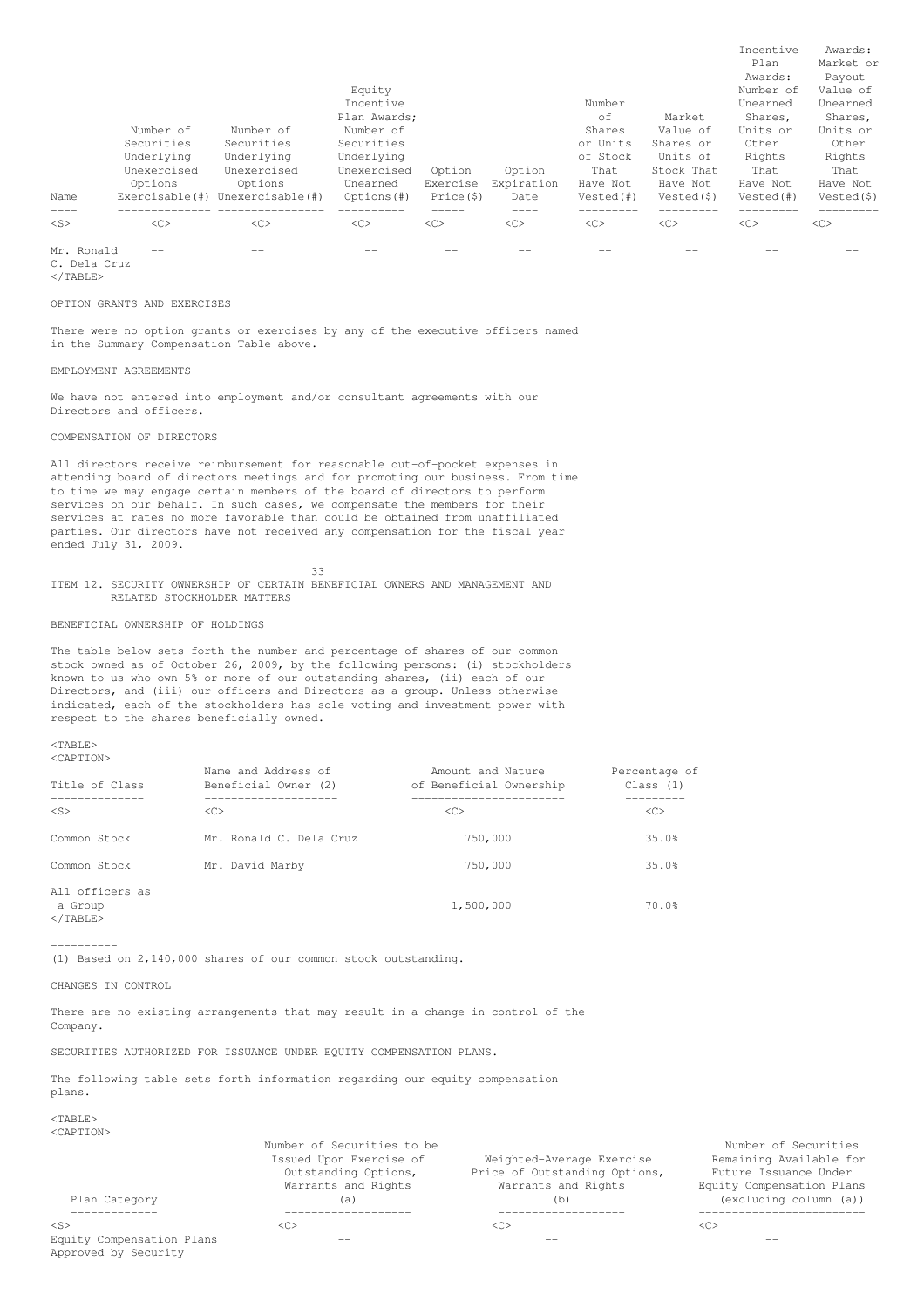| Equity Compensation Plans Not<br>Approved by Security Holders | $- -$ | $- -$ |  |
|---------------------------------------------------------------|-------|-------|--|
| Total<br>$\langle$ /TABLE>                                    | --    | --    |  |

34 ITEM 13. CERTAIN RELATIONSHIPS AND RELATED TRANSACTIONS, AND DIRECTOR INDEPENDENCE

Other than the transactions discussed below, we have not entered into any transaction nor are there any proposed transactions in which any of our Directors, executive officers, stockholders or any member of the immediate family of any of the foregoing had or is to have a direct or indirect material interest.

As at July 31, 2009, there is a balance owing to a stockholder of the Company in the amount of \$12,034.

The officers and directors of the Company are involved in other business activities and may, in the future, become involved in other business opportunities that become available. They may face a conflict in selecting between the Company and other business interests. The Company has not formulated a policy for the resolution of such conflicts.

ITEM 14. PRINCIPAL ACCOUNTANT FEES AND SERVICES

AUDIT FEES

For the year ended July 31, 2009, Maddox Ungar Silberstein, PLLC (formerly known as Maddox Ungar Silberstein, PLLC) billed us for \$3,500 in audit fees. For the period ended July 31, 2008, Maddox Ungar Silberstein, PLLC billed us for \$4,300 in audit fees, including S-1 review fees.

#### REVIEW FEES

Maddox Ungar Silberstein, PLLC billed us \$2,850 for reviews of our quarterly financial statements in 2009 that are not reported under Audit Fees above.

TAX AND ALL OTHER FEES

We did not pay any fees to Maddox Ungar Silberstein, PLLC for tax compliance, tax advice, tax planning or other work during our fiscal year ended July 31, 2009

### PRE-APPROVAL POLICIES AND PROCEDURES

We have implemented pre-approval policies and procedures related to the provision of audit and non-audit services. Under these procedures, our board of directors pre-approves all services to be provided by Maddox Ungar Silberstein, PLLC and the estimated fees related to these services.

### PART IV

ITEM 15. EXHIBITS, FINANCIAL STATEMENT SCHEDULES

| Exhibit | Description |
|---------|-------------|
|         |             |

- 3.1 Certificate of Incorporation of NetVentory Solutions, Inc. (Attached as an exhibit to our Registration Statement on Form S-1 originally filed with the SEC on September 3, 2008 and incorporated herein by reference.)
- 3.2 Bylaws. (Attached as an exhibit to our Registration Statement on Form S-1 originally filed with the SEC on September 3, 2008 and incorporated herein by reference.)
- 31.1 Certification of the Chief Executive and Chief Financial Officer pursuant to Section 302 of the Sarbanes-Oxley Act of 2002.
- 32.1 Certification of Officers pursuant to 18 U.S.C. Section 1350, as adopted pursuant to Section 906 of the Sarbanes-Oxley Act of 2002.

35 **STGNATURES** 

In accordance with Section 13 or 15(d) of the Securities Exchange Act of 1934, the registrant caused this report to be signed on its behalf by the undersigned, thereunto duly authorized.

NETVENTORY SOLUTIONS, INC.

By: /s/ Ronald C. Dela Cruz

----------------------------------------------------- Ronald C. Dela Cruz

President and Director (Principal Executive Officer, Principal Financial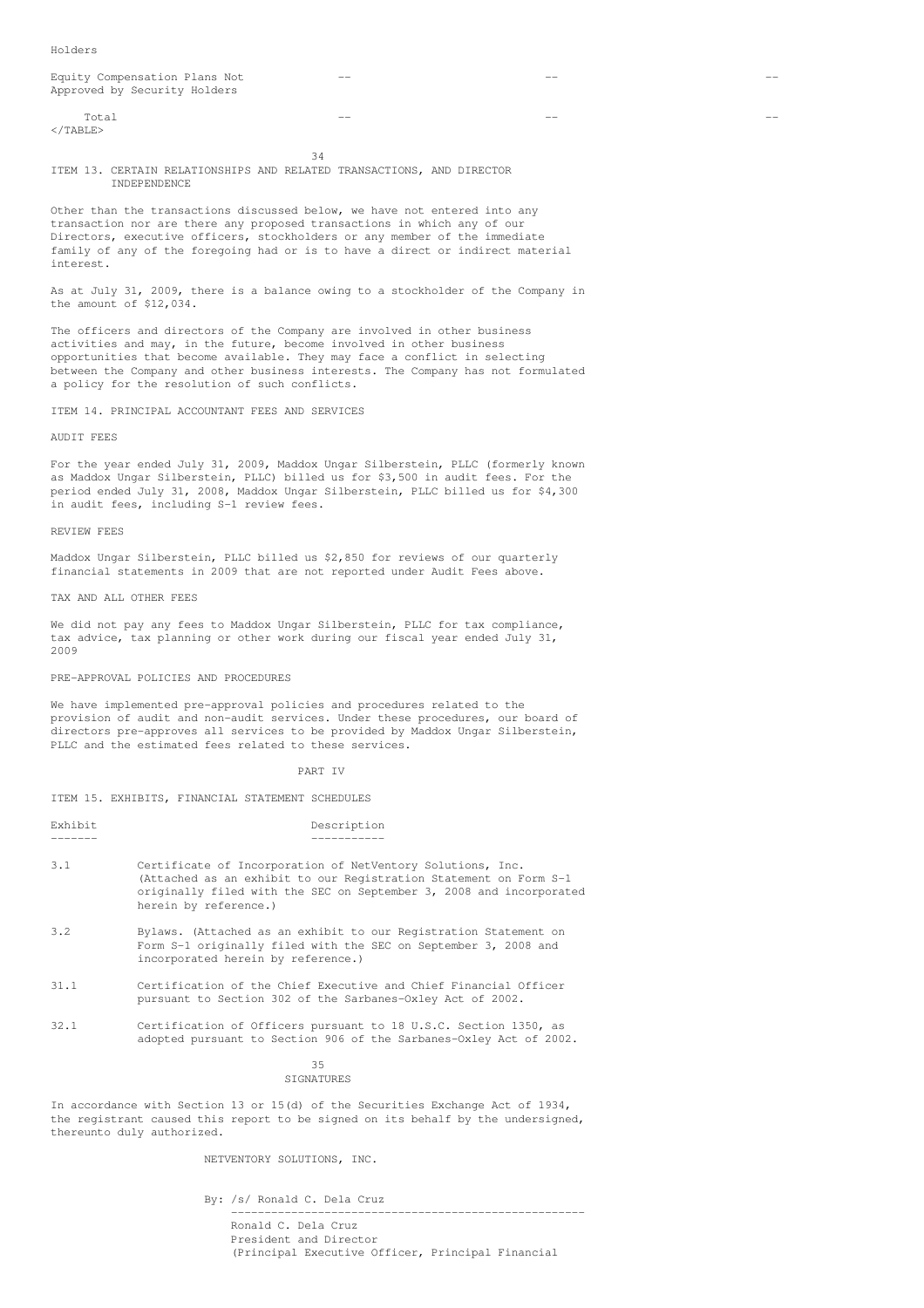# Officer and Principal Accounting Officer)

Pursuant to the requirements of the Securities Exchange Act of 1934, as amended, this report has been signed below by the following persons on behalf of the registrant and in the capacities indicated.

| $<$ TABLE><br><caption><br/>Signatures</caption>                               | Title                                                                                                                       | Date           |
|--------------------------------------------------------------------------------|-----------------------------------------------------------------------------------------------------------------------------|----------------|
| $<$ S>                                                                         | < <sub></sub>                                                                                                               | <<             |
| /s/ Ronald C. Dela Cruz<br>----------------------------<br>Ronald C. Dela Cruz | President and Director<br>(Principal Executive Officer,<br>Principal Financial Officer<br>and Principal Accounting Officer) | April 20, 2010 |
| /s/ David Marby                                                                | Director                                                                                                                    | April 20, 2010 |
| David Marby<br>$<$ /TABLE>                                                     |                                                                                                                             |                |

36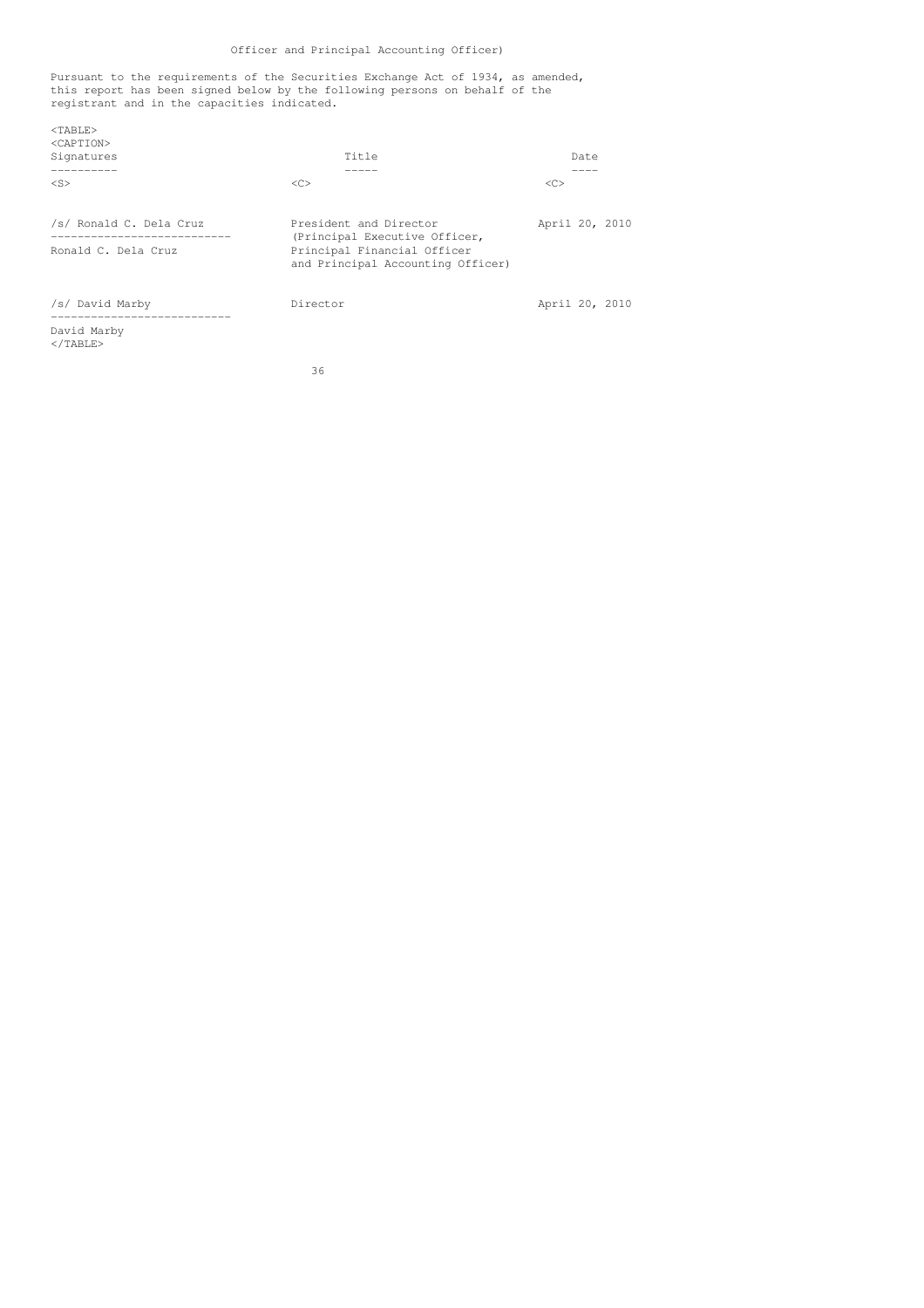# CERTIFICATION PURSUANT TO SECTION 302 OF THE SARBANES-OXLEY ACT OF 2002 CERTIFICATION OF CHIEF EXECUTIVE OFFICER AND CHIEF FINANCIAL OFFICER

## I, Ronald C. Dela Cruz, certify that:

1. I have reviewed this report on Form 10-K of Netventory Solutions, Inc.;

- 2. Based on my knowledge, this report does not contain any untrue statement of a material fact or omit to state a material fact necessary to make the statements made, in light of the circumstances under which such statements were made, not misleading with respect to the period covered by this report;
- 3. Based on my knowledge, the financial statements, and other financial information included in this report, fairly present in all material respects the financial condition, results of operations and cash flows of the registrant as of, and for, the periods presented in this report;
- 4. The registrant's other certifying officer and I are responsible for establishing and maintaining disclosure controls and procedures (as defined in Exchange Act Rules 13a-15(e) and 15d-15(e)) and internal control over financial reporting (as defined in Exchange Act Rules 13a-15(f) and 15d-15(f)) for the registrant and have:
	- a) Designed such disclosure controls and procedures, or caused such disclosure controls and procedures to be designed under our supervision, to ensure that material information relating to the registrant, including its consolidated subsidiaries, is made known to us by others within those entities, particularly during the period in which this report is being prepared;
	- b) Designed such internal control over financial reporting, or caused such internal control over financial reporting to be designed under our supervision, to provide reasonable assurance regarding the reliability of financial reporting and the preparation of financial statements for external purposes in accordance with generally accepted accounting principles;
	- c) Evaluated the effectiveness of the registrant's disclosure controls and procedures and presented in this report our conclusions about the effectiveness of the disclosure controls and procedures, as of the end of the period covered by this report based on such evaluation; and
	- d) Disclosed in this report any change in the registrant's internal control over financial reporting that occurred during the registrant's most recent fiscal quarter (the registrant's fourth fiscal quarter in the case of an annual report) that has materially affected, or is reasonably likely to materially affect, the registrant's internal control over financial reporting; and
- 5. The registrant's other certifying officer and I have disclosed, based on our most recent evaluation of internal control over financial reporting, to the registrant's auditors and the audit committee of the registrant's board of directors (or persons performing the equivalent functions):
	- a) All significant deficiencies and material weaknesses in the design or operation of internal controls over financial reporting which are reasonably likely to adversely affect the registrant's ability to record, process, summarize and report financial information; and
	- b) Any fraud, whether or not material, that involves management or other employees who have a significant role in the registrant's internal control over financial reporting.

Date: April 20, 2010

/s/ Ronald C. Dela Cruz

------------------------------------ Ronald C. Dela Cruz Chief Executive Officer and Chief Financial Officer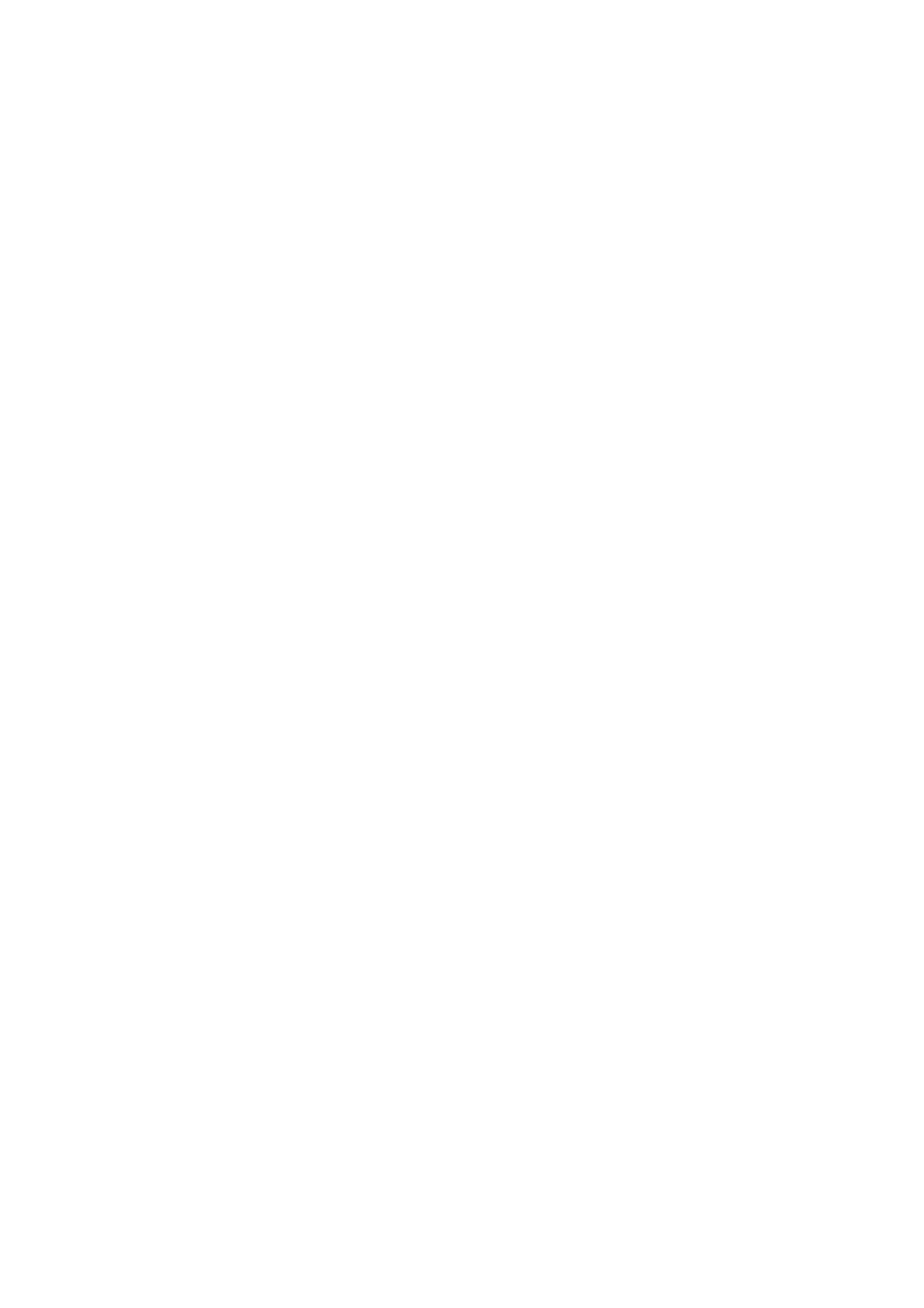# CERTIFICATION OF CHIEF EXECUTIVE OFFICER AND CHIEF FINANCIAL OFFICER PURSUANT TO 18 U.S.C. 1350 (SECTION 906 OF THE SARBANES-OXLEY ACT OF 2002)

In connection with the Annual Report of Netventory Solutions, Inc. (the "Company") on Form 10-K for the year ended July 31, 2009 as filed with the Securities and Exchange Commission on the date hereof (the "Report"), I, Ronald C. Dela Cruz, Chief Executive Officer an Chief Financial Officer of the Company, certify, pursuant to 18 U.S.C. ss.1350, as adopted pursuant to ss.906 of the Sarbanes-Oxley Act of 2002, that:

- (1) The Report fully complies with the requirements of section 13(a) or 15(d) of the Securities Exchange Act of 1934; and
- (2) The information contained in the Report fairly presents, in all material respects, the financial condition and results of operations of the Company.

Date: April 20, 2010

/s/ Ronald C. Dela Cruz

Ronald C. Dela Cruz Chief Executive Officer and Chief Financial Officer

------------------------------------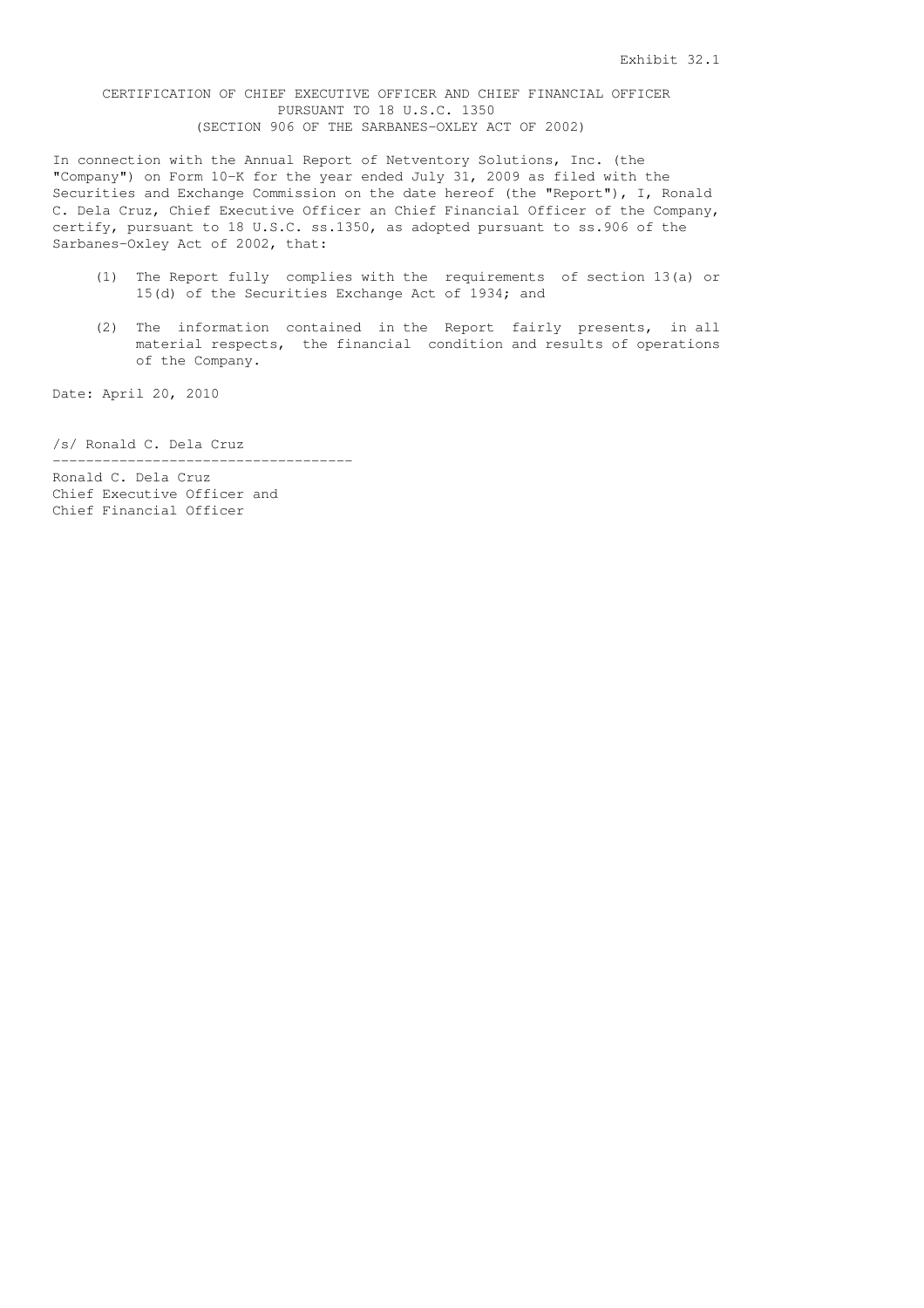April 21, 2010

VIA EDGAR

Scott Anderegg, Attorney Securities and Exchange Commission Division of Corporation Finance 100 F Street, NE Mail Stop 3561 Washington, DC 20549

> Re: NetVentory Solutions, Inc. Post-Effective Amendment No. 1 to Form S-1 Filed March 12, 2010 Form 10-K for Fiscal Year Ended July 31, 2009 Filed November 13, 2009 File No. 333-153308 ---------------------------------------------

Dear Mr. Anderegg:

We are counsel to NetVentory Solutions, Inc. ("NetVentory," the "Company" or "our client"). On behalf of our client, we respond as follows to the Staff's comments dated April 2, 2010, relating to the above-captioned filings. Please note that for the Staff's convenience, we have recited each of the Staff's comments and provided the Company's response to each comment immediately thereafter.

POST-EFFECTIVE AMENDMENT NO. 1 TO FORM S-1

1. PLEASE BE ADVISED THAT WE WILL NOT ACT ON A REQUEST FOR EFFECTIVENESS OF YOUR POST-EFFECTIVE AMENDMENT UNTIL YOU HAVE COMPLIED WITH OUR COMMENTS CONCERNING YOUR FORM 10-K BELOW.

The Company notes the Staff's comment. On April 21, 2010, the Company filed an amendment to its Annual Report on Form 10-K for the fiscal year ended July 31, 2009 (the "10-K Amendment") in response to the Staff's comments. Please see below.

Page 2 of 3 Mr. Scott Anderegg Securities and Exchange Commission

FORM 10-K FOR FISCAL YEAR ENDED JULY 31, 2009

CONTROLS AND PROCEDURES, PAGE 28

2. WE NOTE YOUR DISCUSSION OF YOUR INTERNAL CONTROL OVER FINANCIAL REPORTING. HOWEVER, YOUR CHIEF EXECUTIVE OFFICER AND CHIEF FINANCIAL OFFICER ARE ALSO REQUIRED TO MAKE AN EVALUATION OF THE EFFECTIVENESS OF YOUR DISCLOSURE CONTROLS AND PROCEDURES AS OF THE END OF THE PERIOD FOR WHICH THE REPORT IS FILED, PURSUANT TO ITEM 307 OF REGULATION S-K. PLEASE REVISE TO PROVIDE THEIR EVALUATION OF THE EFFECTIVENESS OF YOUR DISCLOSURE CONTROLS AND PROCEDURES. FOR THE DISTINCTION BETWEEN DISCLOSURE CONTROLS AND PROCEDURES AND INTERNAL CONTROLS OVER FINANCIAL REPORTING, PLEASE SEE RULE 15D-15(E)-(F).

The Company has added a discussion of the evaluation of the Company's chief executive officer and chief financial officer of the effectiveness of the Company's disclosure controls and procedures as of the end of the period covered by the report. Please see Item 9A of the 10-K Amendment.

3. WHILE INSTRUCTION 1 TO ITEM 308 OF REGULATION S-K DOES NOT REQUIRE YOU TO DO SO, WE NOTE YOUR INDICATION THAT THE CHIEF EXECUTIVE OFFICER AND CHIEF FINANCIAL OFFICER HAVE CONCLUDED THAT THE COMPANY'S "INTERNAL CONTROLS AND PROCEDURES WERE NOT EFFECTIVE TO DETECT THE INAPPROPRIATE APPLICATION OF US GAAP RULES ARE MORE FULLY DESCRIBED BELOW." YOUR DISCLOSURE SHOULD CLEARLY STATE WHETHER YOUR CHIEF EXECUTIVE OFFICER